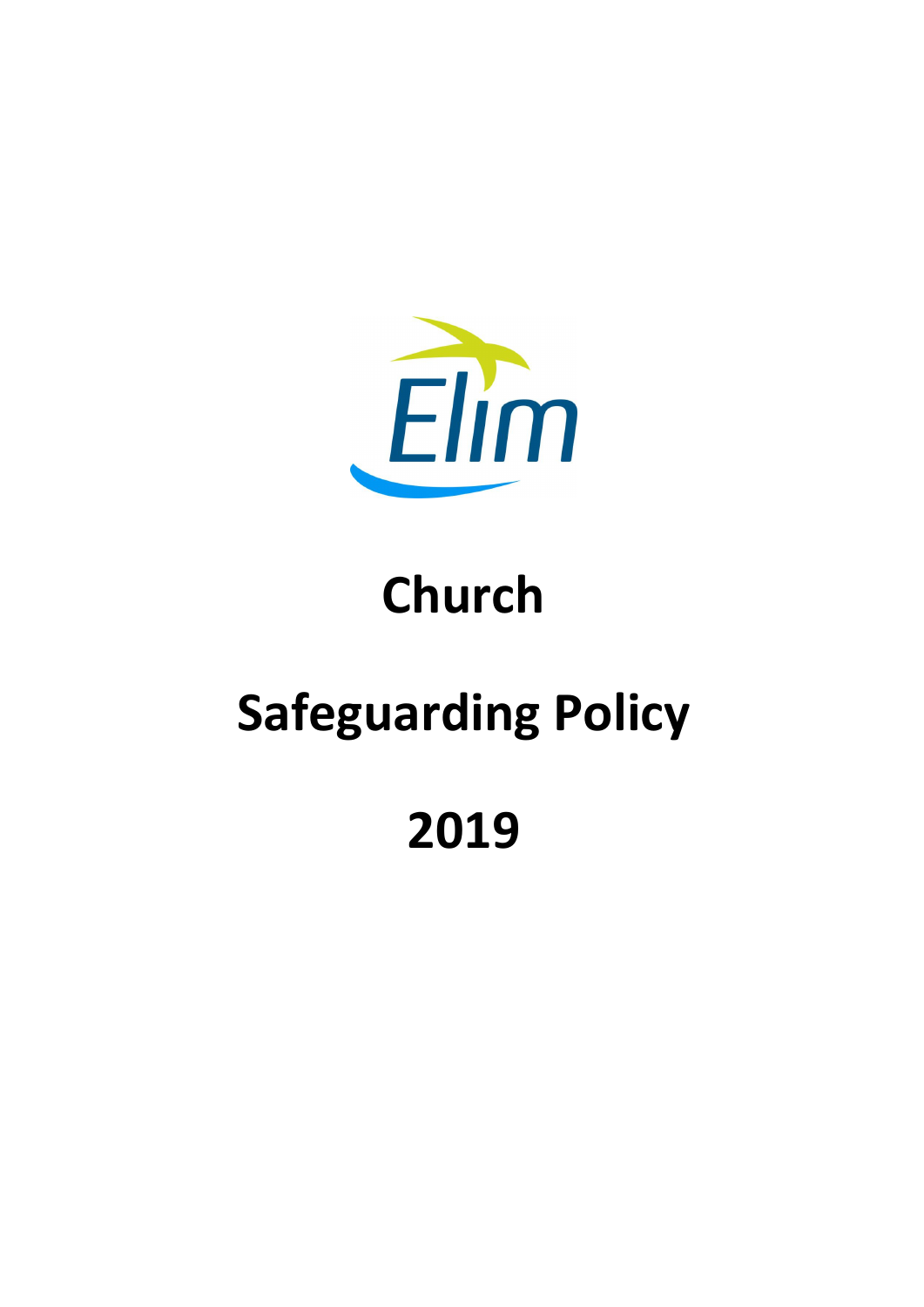# **Contents**

| Details of your church                                           | $\overline{2}$ |
|------------------------------------------------------------------|----------------|
| Introduction: National Leadership Team Statement on Safeguarding | 3              |
| Church Statement: Our Commitment to Safeguarding                 | 5              |
| <b>Safeguarding Procedures</b>                                   | 10             |
| <b>Practice Guidance</b>                                         | 13             |
| Appendix A: Terminology                                          | 22             |
| Appendix B: Statutory Definitions of Abuse (Children)            | 24             |
| Appendix C: Signs and Symptoms of Abuse (Children)               | 27             |
| Appendix D: Statutory Definitions of Abuse (Adults)              | 29             |
| Appendix E: Signs of possible Abuse (Adults)                     | 31             |
| Appendix F: Responding to Safeguarding Concerns (Children)       | 35             |
| Appendix G: Responding to Safeguarding Concerns (Adults)         | 36             |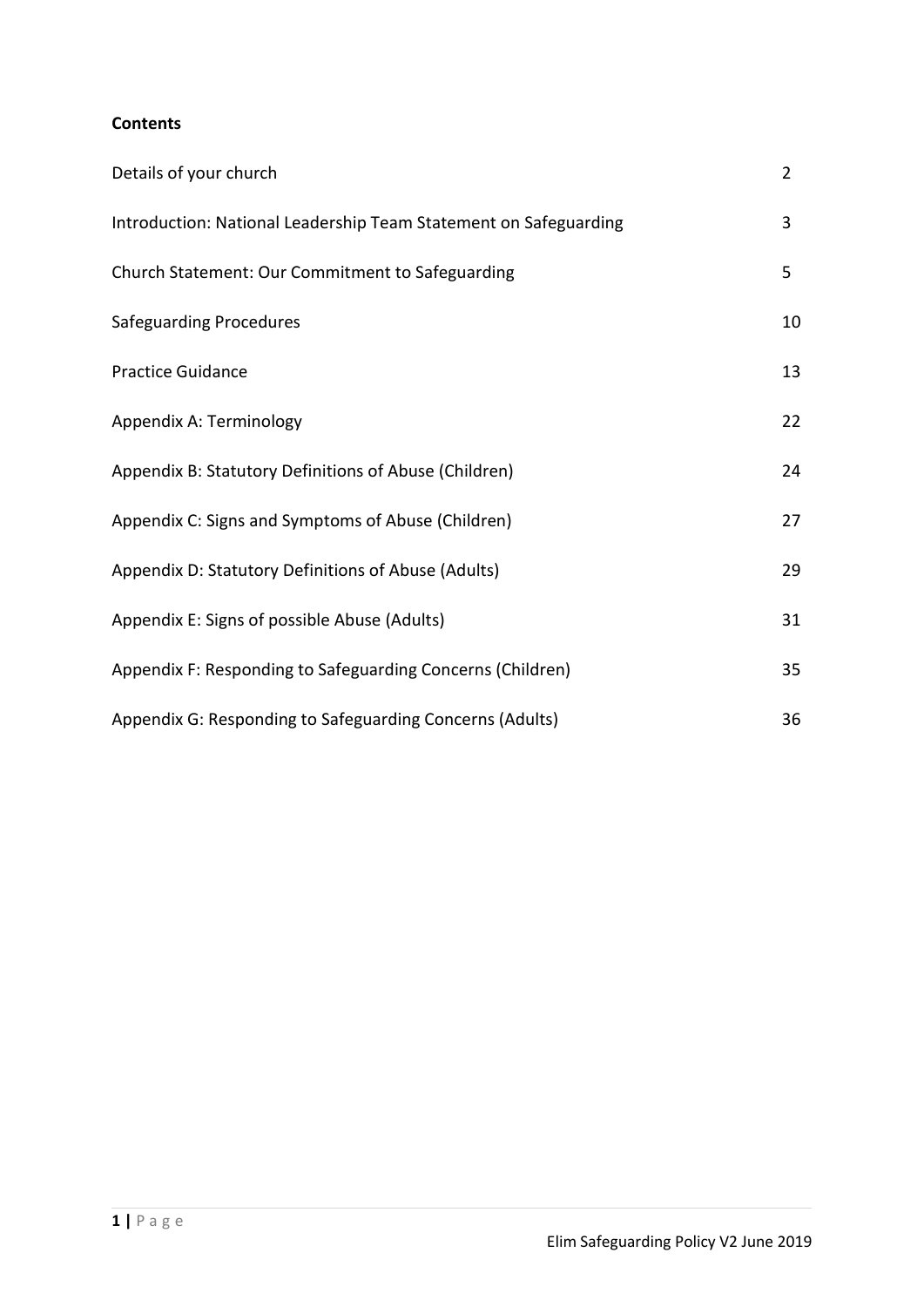# **Details of your Church**

Name of Church: Riverside Elim Church

Address: Dog Lane, Bewdley, DY12 2EF

Tel No:01299 405535

Email address: admin@riversideelim.com

Charity Numbers for EFGA Elim Churches: 251549 England and Wales, SC037754 Scotland

[ECI members please insert your Charity Number if different:  $\vert$ 

Insurance Company: Congregational

The Local Safeguarding Partners (Local Safeguarding Children Board or equivalent) for protecting children can be contacted:

Local childrens social services – 01905 822666

Out of hours emergency number is 01905 768020

The Safeguarding Adults Board (or equivalent) can be contacted:

Worcestershire Safeguarding Adults Board: 01905 768 053

Out of hours emergency number is 01905 768020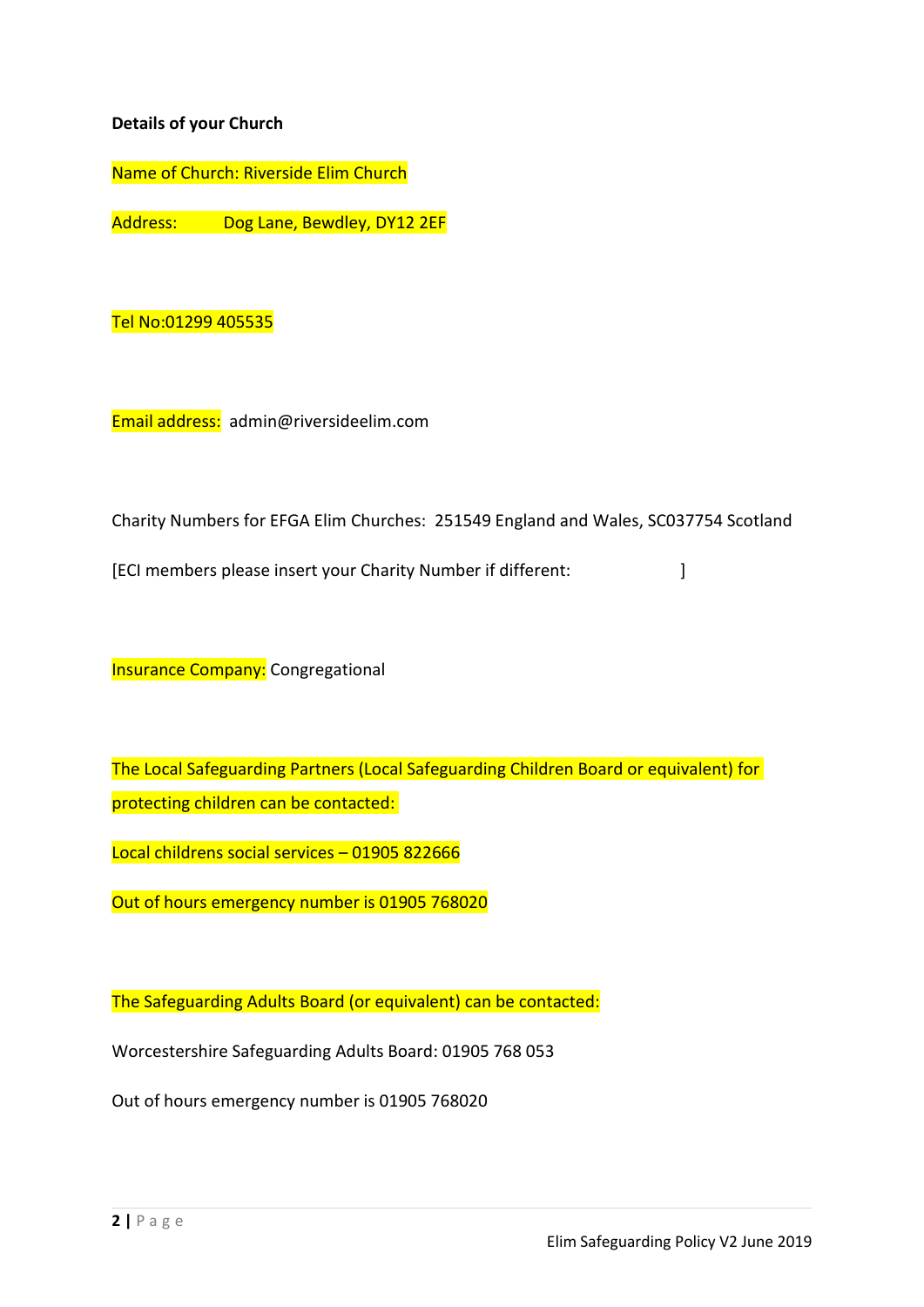#### **Introduction**

#### **National Leadership Team Statement on Safeguarding**

The National Leadership Team of Elim are committed to creating healthy churches and safe spaces for all. We recognise the ways in which children and adults can be at risk of harm or abuse, so endeavour to create a culture to minimise opportunities for abuse to occur. This requires having a safeguarding policy which sets out clearly defined principles, standards and guidelines required to keep everyone safe. The policy includes procedures for reporting suspicions or allegations of abuse, as well as practical guidance for safer recruitment, and church wide safeguarding training and supervision for all individuals working with children and adults at risk.

We recognise the need to provide a safe and caring environment for all including children, young people and adults at risk of harm. Children rely on adults to keep them safe, therefore all our churches working with children, either directly or indirectly, should be committed to safeguarding children in their care. We seek to do this by providing a safe, stable, and nurturing environment where children can reach their full potential. Similarly, within our churches there are adults in need of protection, care and support due to vulnerability, whether that is a permanent or temporary state. We are aware too that within our churches there are relationships of trust, which flourish best within healthy churches and environments, where there is openness, transparency and accountability.

As a denomination Elim is seeking to build healthy churches in the UK and across the world consisting of a rich diversity of cultures that are open to people of all nationalities, ages and backgrounds. Our churches meet together to worship God and to care for one another whilst also seeking to reach out to people in their immediate community, the wider area and across the world. We do this through an extensive variety of activities which may include, among other things; Sunday services, small groups, educational programmes, medical aid, alleviation of poverty and activities for the elderly, adults at risk of harm, children and young people. As part of our mission we also have departments who seek to prepare and equip people for ministry in the local church, the workplace and for overseas mission.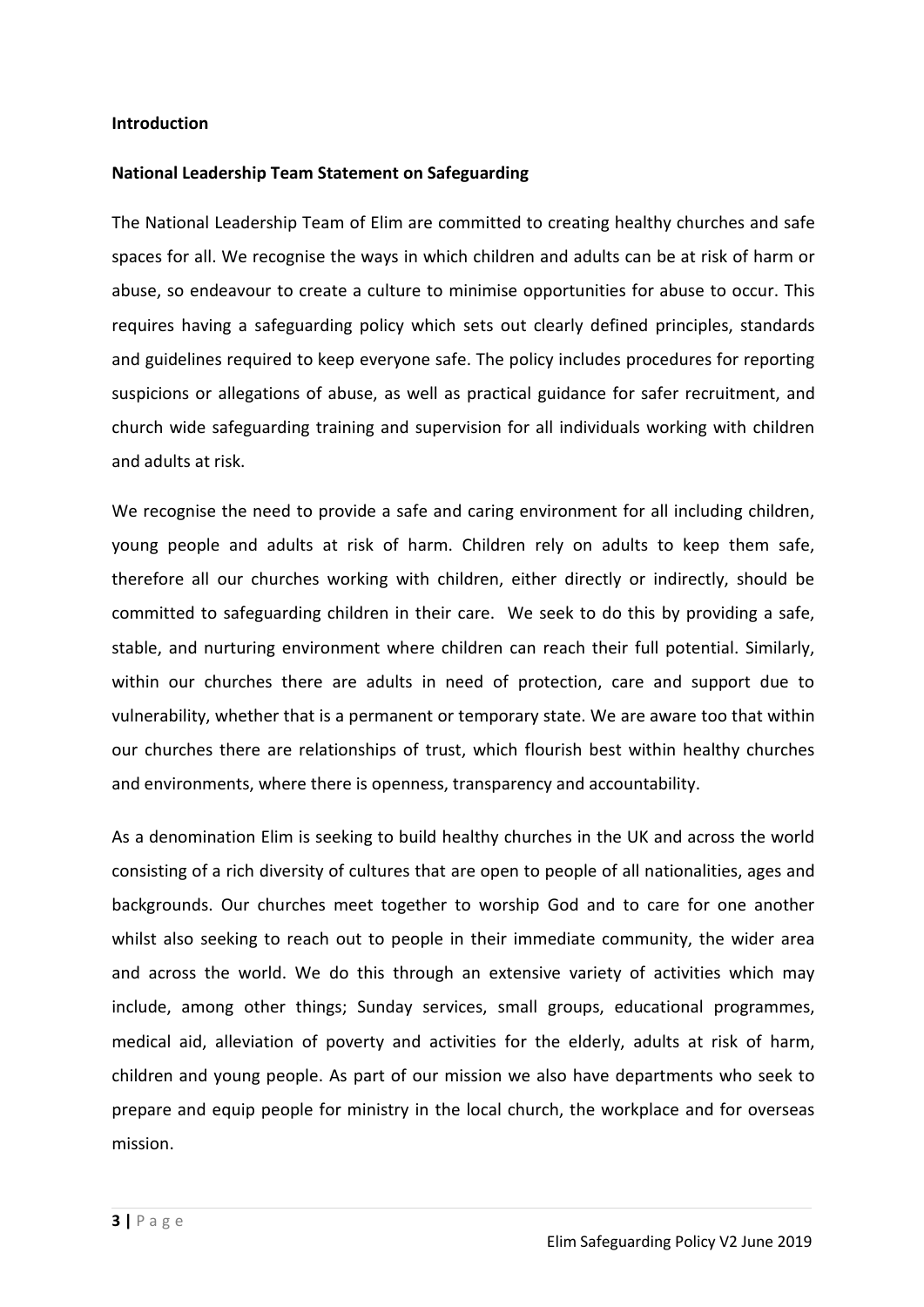We firmly believe that safeguarding is everyone's responsibility, and all involved in the life of our churches and activities have a role to play in keeping children, young people and adults safe.

# **One Church Safeguarding Policy**

This safeguarding policy covers the care and protection of children and adults, through the multiplicity of ways people connect with Elim churches, missions, groups and activities; including through digital platforms online such as social networking services and social media.

# **Statement of our commitment to safeguarding**

Reflecting our mission of being 'One Movement, One Mission' we have produced this overarching safeguarding policy for the protection, care and well-being of everyone across all Elim activities in recognition that we work with children and young people, with adults who may be vulnerable or at risk, with victims and survivors of abuse and neglect and with those who pose a risk of harm to children and adults.

# **Contacting the National Safeguarding Coordinator**

It is imperative that contact be made with the National Safeguarding Coordinator when a local church is faced with any safeguarding issue. They are available in the first instance for advice and support. They should also be contacted where any safeguarding concern has implications for the reputation or good standing of Elim. This is to ensure that any response is open, transparent and involves the statutory safeguarding authorities; it also provides for the necessary quality assurance required by Elim International Centre.

This is for the purpose of ensuring that the appropriate course of action has been taken. Where a safeguarding matter involves a church worker, then such a response may include initiating complaints or disciplinary procedures in addition to following safeguarding protocols.

C. Carlyn.

**Chris Cartwright**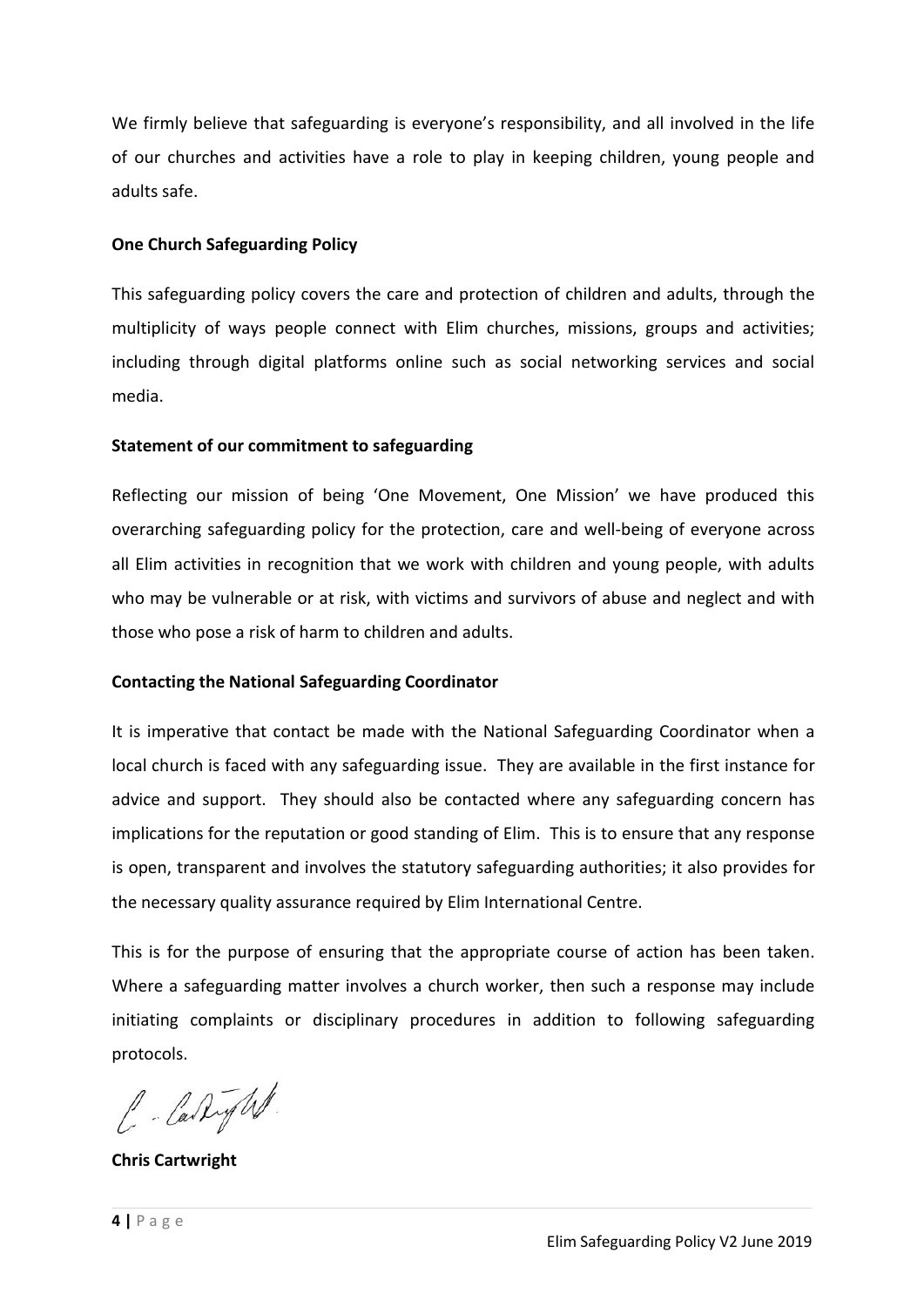#### **General Superintendent**

#### **Church Statement: Our Commitment to Safeguarding**

As the Leadership, we recognise the need to provide a safe and caring environment for children, young people and adults. We recognise the importance of our ministry with children, young people and adults and our responsibility to protect everyone entrusted to our care. We believe every child should be valued, safe and happy. We want to make sure that children we have contact with know this and are empowered to tell us if they are suffering harm. All children and young people have the right to be treated with respect, to be listened to and to be protected from all forms of abuse. Adults in our church should be enabled to live fulfilling, autonomous lives, and should have access to every aspect of church life. The care and protection of children, young people and adults involved in church is the responsibility of the whole church. As a leadership we endeavour to make our church a safe environment for all.

We will review this statement and our policy and procedures annually.

The following statement was agreed by the church leadership on:

- We recognise that we all have a responsibility to help prevent the abuse and neglect of children and adults and to report any such abuse or neglect that we discover or suspect.
- We are committed to the safeguarding of children and adults and ensuring their well-being. We recognise that children and adults can be the victims of physical, sexual and emotional abuse, as well as financial and discriminatory abuse and other forms of harm such as exploitation and neglect.
- We endorse and adopt the policy, procedures and guidance set out in this safeguarding policy in accordance with governments' national legislation and statutory guidance and local safeguarding procedures, along with guidance issued by Elim nationally through the National Safeguarding Coordinator.

#### **Working with Safeguarding Authorities**

• We recognise the role that the statutory safeguarding authorities (Social Services and the Police) have in investigating all suspicions and allegations or discovery of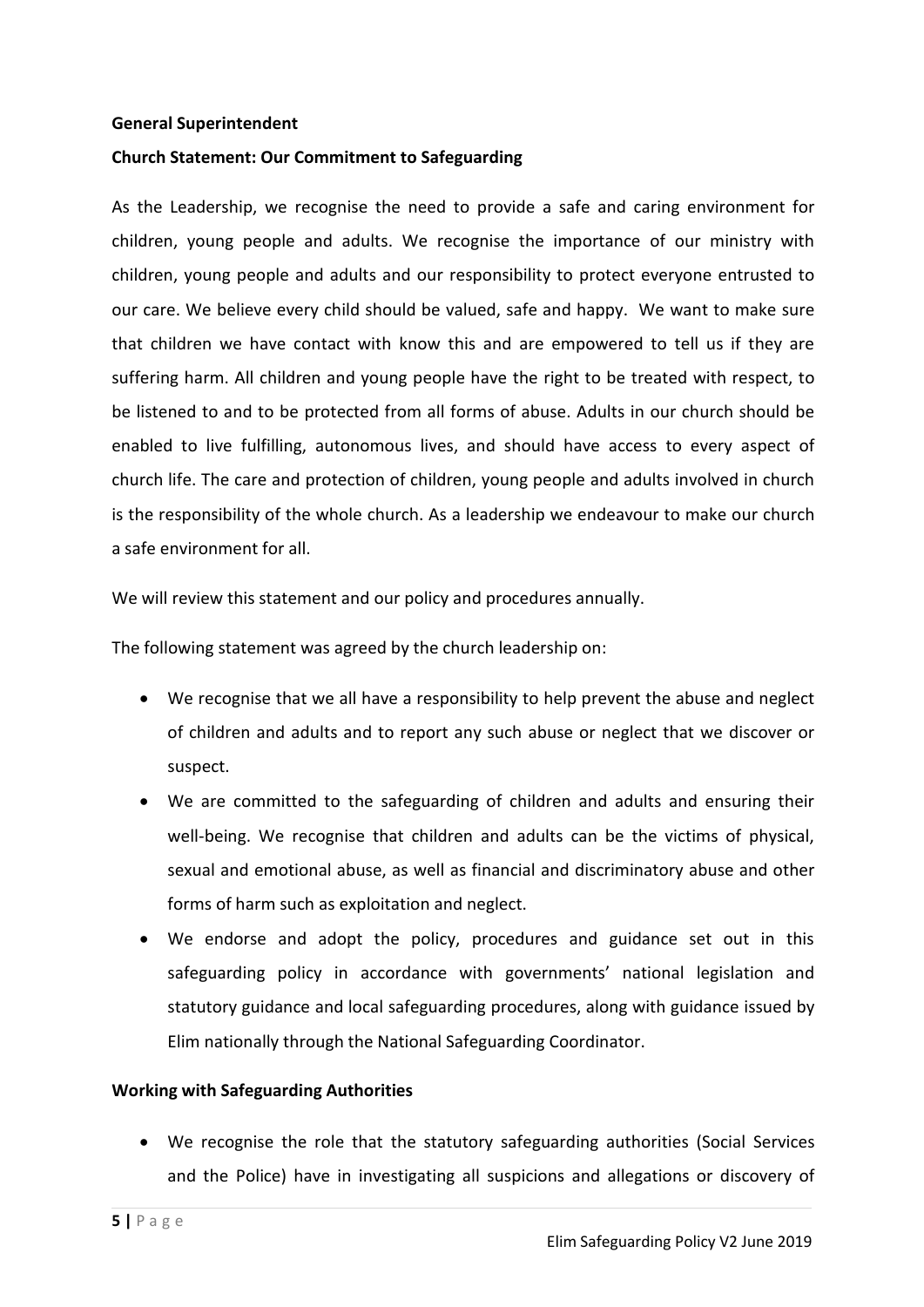child abuse and the abuse of adults and will cooperate fully with all agencies to protect those at risk of harm or abuse:

- Children's Social Services (or equivalent) has lead responsibility for investigating all allegations or suspicions of abuse where there is a concern about a child.
- Adult Social Services (or equivalent) has lead responsibility for investigating all allegations or suspicions of abuse when concerned about the welfare of an adult.
- Where an allegation suggests that a criminal offence may have been committed then the police should be contacted as a matter of urgency.
- Having liaised with the statutory authorities please inform National Safeguarding coordinator, Sarah Bale.
- We will follow the requirements for UK legislation in relation to safeguarding children and adults and good practice recommendations.
- We will act in accordance with national and local safeguarding guidance such as laid out in Working Together to Safeguard Children 2018 and acknowledge that "safeguarding children is everyone's responsibility" and that "everyone who comes into contact with children and families has a role to play".
- We will liaise with the local statutory safeguarding partnerships such as the Local Safeguarding Children Board (LSCB), Safeguarding Adult Board (SAB) or any other local safeguarding mechanisms.
- We are committed to building constructive links with statutory and voluntary agencies involved in safeguarding and sharing relevant information.

# **Promoting a Healthy Church Culture**

- We respect the rights of children as described in the UN Convention on the Rights of the Child. We value and respect children and want to hear their voices.
- We accept the UN Universal Declaration of Human Rights and the International Covenant of Human Rights, which states that everyone is entitled to "all the rights and freedoms set forth therein, without distinction of any kind, such as race, colour, sex, language, religion, political or other opinion, national or social origin, property, birth or other status".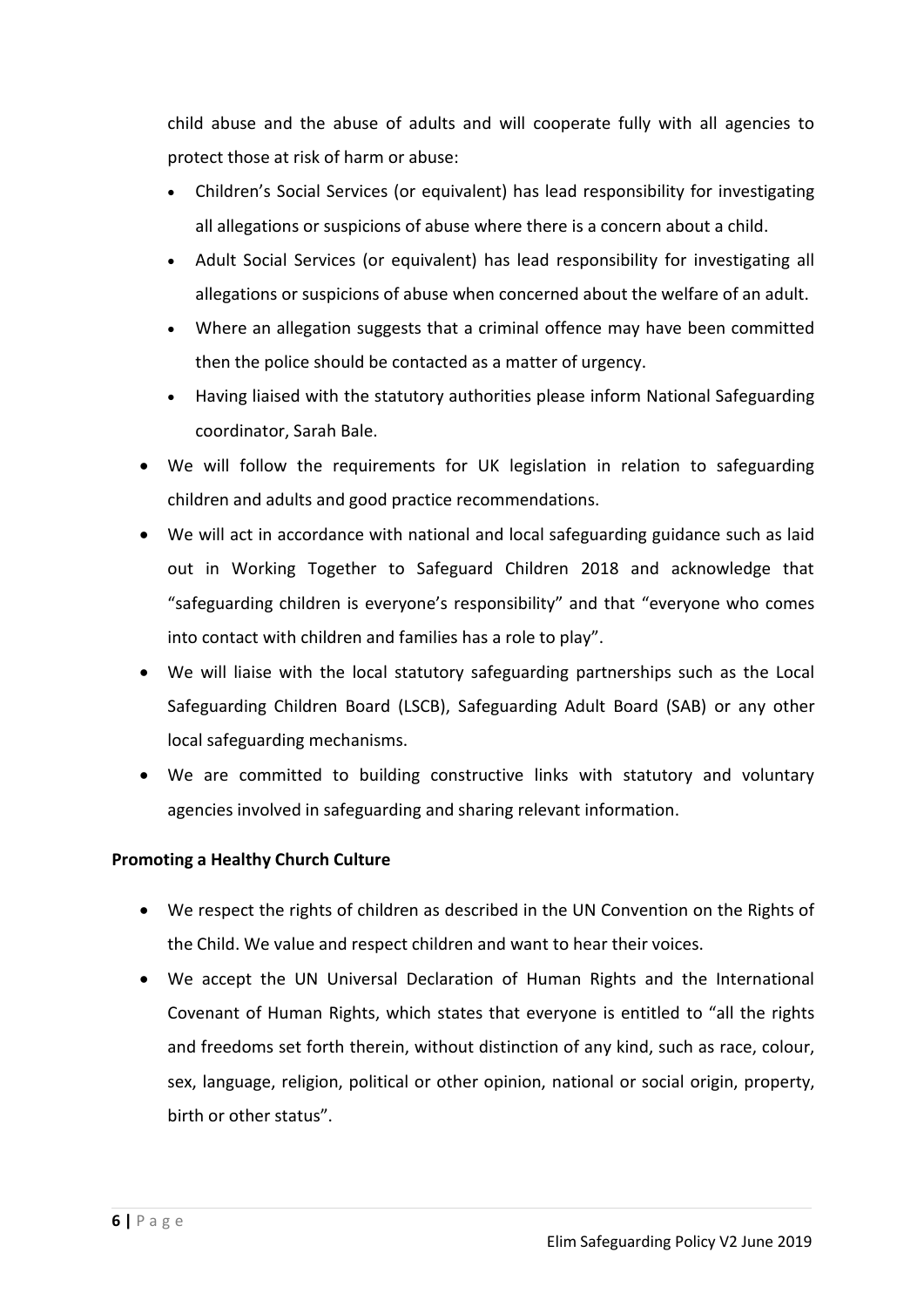- We understand the importance of creating a welcoming and inclusive, safe and healthy environment and are committed to ensuring that we meet the requirements of the Equality Act 2010, implementing all other relevant legislation as part of safeguarding.
- We recognise the personal dignity and rights of adults and will ensure all our policies and procedures and practice guidance reflect this, so that adults can have access to every aspect of the life of our church.
- We are committed to supporting parents and families and ensuring that our church is a safe place for all.
- The church has appointed a Safeguarding Coordinator and a Deputy Safeguarding Coordinator as points of reference, to act on all allegations or suspicions of abuse in reporting to the statutory safeguarding authorities. In our commitment to openness, should anyone have a concern that our church or the Safeguarding Coordinator(s) have not dealt appropriately with a safeguarding concern we would encourage that person to make contact with Elim's National Safeguarding Coordinator or to make a direct referral to Social Services or the Police.

# **Commitment to those Serving Children and Adults**

- We commit to providing safeguarding training and development opportunities for all our workers (paid and voluntary) and will regularly review the training needs. We will also support, resource, monitor and provide supervision to all those who undertake work with children or adults, and those in positions of trust.
- We also commit to providing induction training for all those working with children and adults.
- We take seriously our responsibility for ensuring that everyone is safe in our care and that their dignity and rights are maintained.

# **Safeguarding under Specific Circumstances**

- We commit to supporting, listening to, and working towards healing for everyone affected; either directly or indirectly by any form of abuse.
- We are a welcoming church which recognises that in following the mission of the church we may have sexual offenders join us. In such circumstances we willtalk with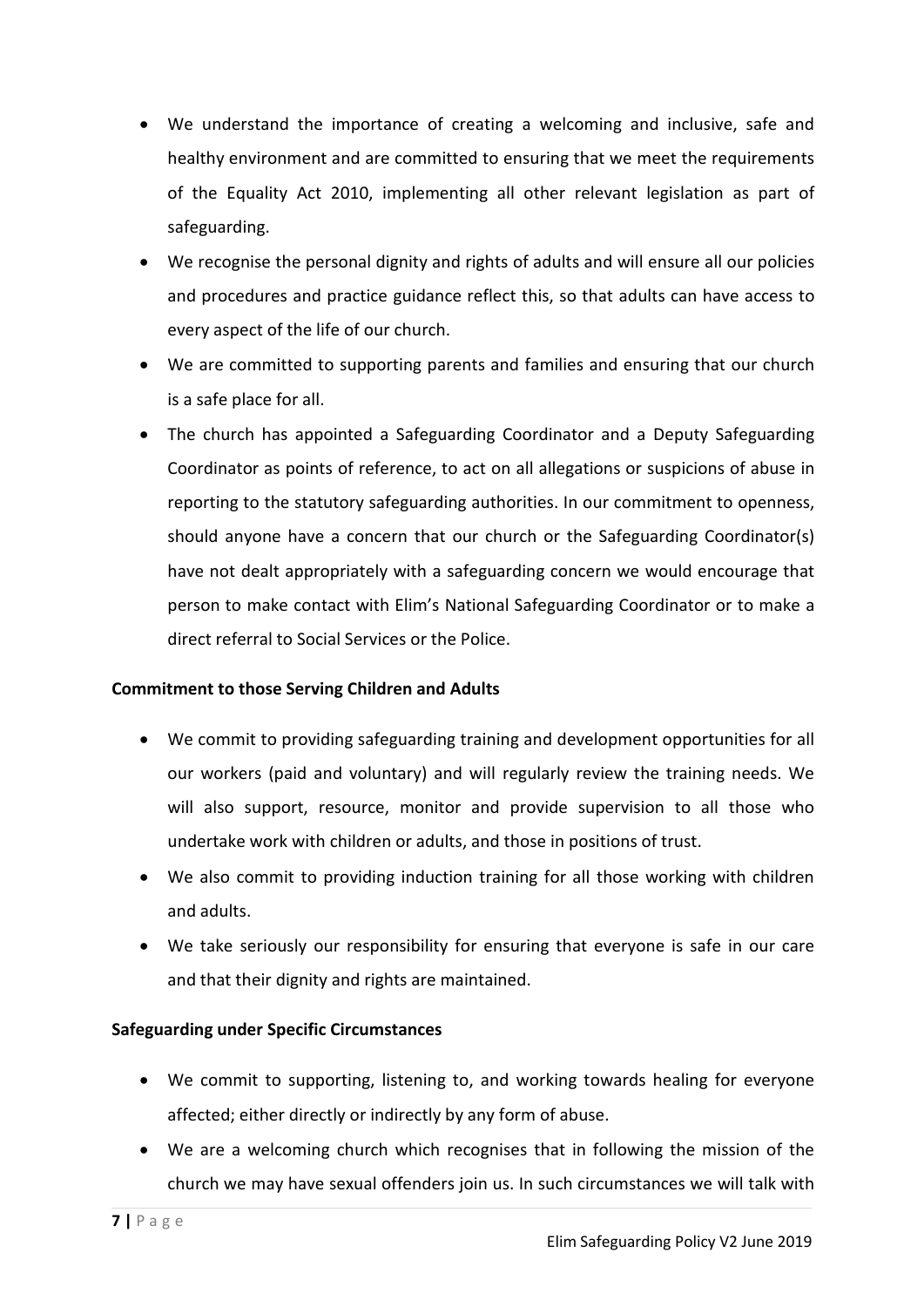the person concerned, and with any safeguarding professional involved to ensure that their involvement in church does not compromise the safety and well-being of children or adults. To ensure this we will take appropriate and proportionate measures, including asking the individual to adhere to a safeguarding agreement.

- We recognise the personal dignity and rights of adults who find themselves victims of forced marriage or modern slavery and will ensure all our policies and procedures reflect this.
- Where working outside of the UK, concerns will be reported to the International Missions Director who will liaise with the National Safeguarding Coordinator in addressing any safeguarding concerns following the Elim Missions safeguarding procedures. Where an allegation or suspicion of abuse is made against someone working with children, or adults, or is in a position of trust, then the safeguarding officer(s) will make contact with the Regional Leader and the National Safeguarding Coordinator for advice.

# The Regional Leader can be contacted on: 07792426592

The National Safeguarding Coordinator can be contacted on: [safeguarding@elimhq.net](mailto:safeguarding@elimhq.net) or 07814783855

#### **Working with Elim Nationally**

- Where the Safeguarding Coordinator(s) are unsure what action to take, then it is the expectation of the Leadership that advice will be sought from the National Safeguarding Coordinator at Elim International Centre, and that the Safeguarding Coordinator(s) would follow the mechanisms or actions recommended by Elim.
- Any contact with Social Services or any other Statutory Safeguarding authority must be declared to National Safeguarding Coordinator, Sarah Bale.
- A copy of our safeguarding policy has been lodged with the National Safeguarding Coordinator at Elim International Centre and all updates to the policy will be sent at least annually.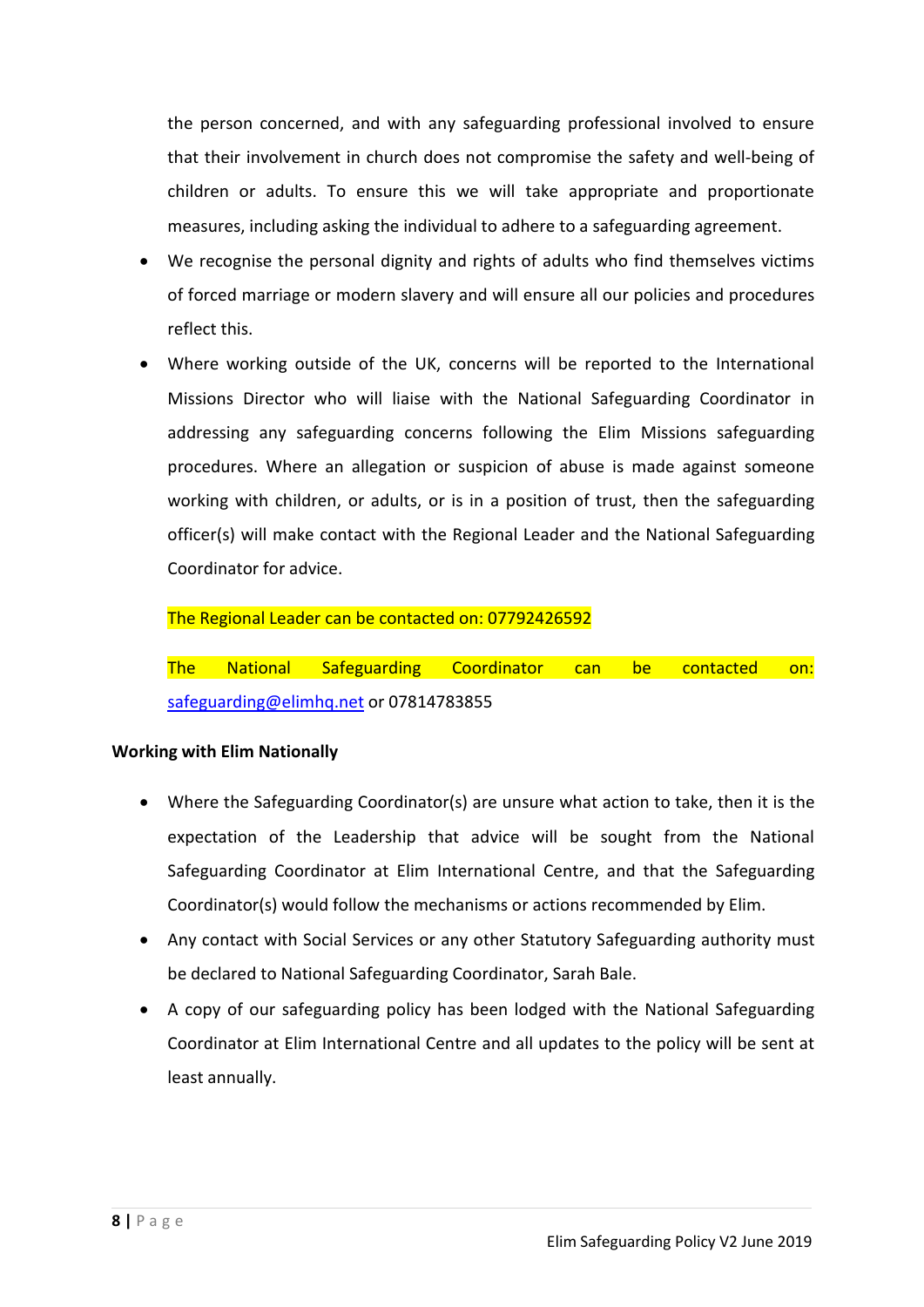# **Safeguarding Policy**

- It is the expectation that all those working with children and with adults have access to the church safeguarding policy and will have read it and agreed to fully adhere to the policy, procedures and practice guidelines, as condition of continuing in their role.
- The safeguarding policy should also be available to parents, carers and all others within the church.

In providing this detailed statement about safeguarding children and adults within our church, in the services, groups and activities we provide, along with the interaction we have outside of these events, including through social media and other electronic communication means, we hope to demonstrate our commitment to ensuring the safety of all. We endeavour to provide a healthy and safe church culture where the welfare of the child, young person and adult is paramount.

Whilst recognising that the very nature of safeguarding means that we have to respond to allegations both sensitively and confidentially, this does not mean secretively. We strive to be open, transparent and accountable. This means seeking advice and liaising with Social Services, Police and other agencies as necessary.

Signed by or on behalf of the Leadership

Signed:

Name:

Date: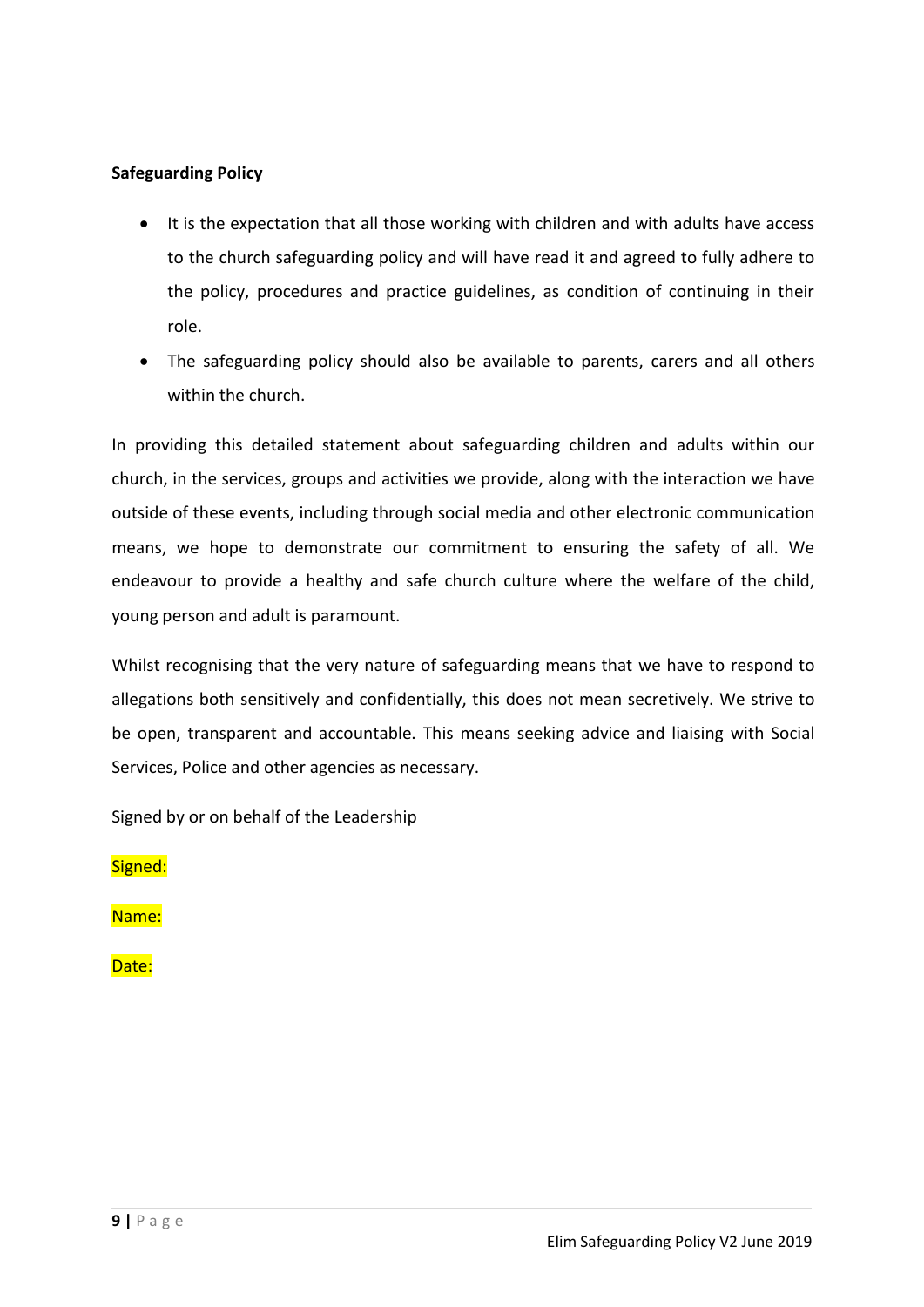#### **Safeguarding Procedures**

#### **Safeguarding Awareness**

Child abuse or abuse against an adult can be a difficult and complex issue to understand.A person may abuse or neglect by inflicting harm or failing to prevent harm. Children and adults in need of protection may be abused within a family, an institution or a community setting. Very often the abuser is known or is in a trusted relationship with the child or adult. Research shows that abuse can be perpetrated bymales and females, by adults and by children, as well as those in positions of trust and authority. Sadly, people in such positions have misused their power and authority within churches to abuse.

The four categories of child abuse are physical, emotional, sexual abuse and neglect. It is important to note that a child may be suffering from more than one form of abuse. Safeguarding professionals must assess if they need to intervene in order to protect a child and this is based on whether it is felt a child is suffering from, or likely to suffer from, significant harm. There are other forms of abuse (such as child sexual exploitation) which come under these four main headings when instigating a child protection plan.

Adults are in need of protection due to physical, sexual, psychological (which includes emotional abuse) and neglect (including self-neglect) as well as financial, institutional, discriminatory abuse, modern slavery, trafficking and domestic violence. Detailed definitions and signs and symptoms of abuse, are included in the appendices.

As a Leadership we will endeavour to ensure that children and adults are provided with information on where to get help and advice in relation to abuse, discrimination, bullying or any other matter of concern. As a leadership we recognise that for many victims/survivors of abuse, where the abuse has taken/takes place within the context of the church or by someone professing a Christian faith, it can have an impact on their spiritual development.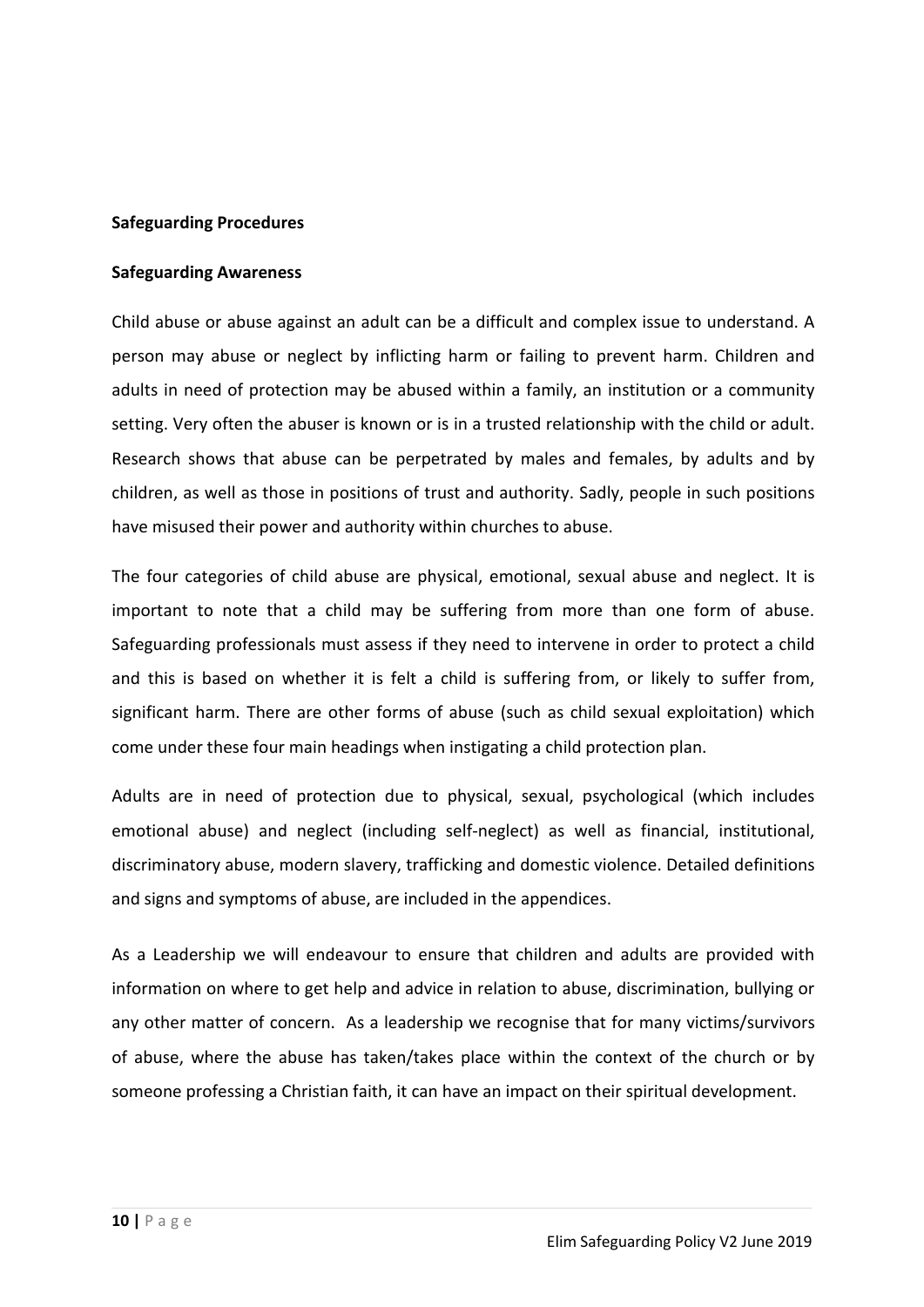### **Safeguarding Coordinators**

The Leadership have appointed a Safeguarding Coordinator and a Deputy Safeguarding Coordinator to respond to any safeguarding concern or suspicion of abuse. The Leadership fully supports them in their role of acting in the best interest of the child or adult and reporting to the statutory authorities all allegations or suspicions of abuse.

# **Responding to allegations or suspicions of abuse**

All safeguarding concerns should be immediately reported to the **Safeguarding Coordinator** or **Deputy Safeguarding Coordinator** in the church.No one in receipt of a disclosure of abuse, or suspicion of abuse should investigate the matter.

As a Leadership we have nominated:

Name: Debbie Beadle

Contact Details:07986218564

They are to act as our **Safeguarding Coordinator** on behalf of the church in dealing with any allegation or suspicion of abuse or neglect, including referring the matter on to the statutory authorities.

In the absence of the **Safeguarding Coordinator**, then the report should be made to the **Deputy Safeguarding Coordinator**:

Name: Steve Robinson

# Contact Details: 07825739599

In the absence of the **Safeguarding Coordinator** or **Deputy Safeguarding Coordinator,** seek advice from your Pastor or member of the Leadership Team, who will then seek regional support and contact the National Safeguarding Co-ordinator.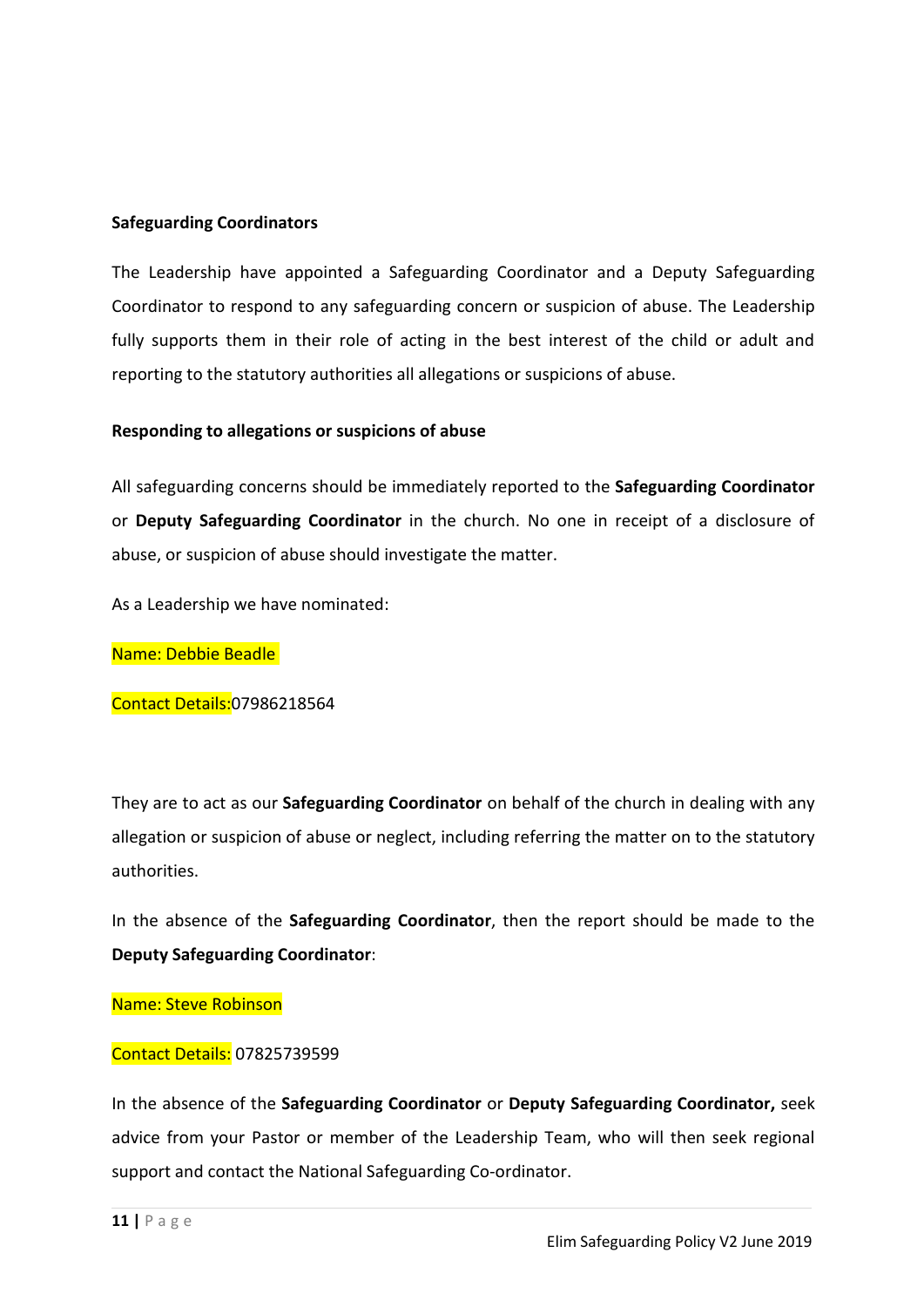Where someone haspassed information to the **Safeguarding Coordinator** or **Deputy Safeguarding Coordinator** and believe this has not been responded to appropriately, then they should make a direct referral to Social Services or the Police. As a Leadership we make this statement to demonstrate our commitment to safeguarding children and adults.

If unsure whether to report a matter to Social Services or the Police, advice should be sought from the National Safeguarding Coordinator.

# **Role of the Safeguarding Coordinator**

The **Safeguarding Coordinator** or **Deputy Safeguarding Coordinator** will collate and clarify the precise details of the allegation or suspicion of abuse and where abuse is suspected will pass this information onto the statutory authorities who have a legal duty to investigate.

Where the concern is about a child the **Safeguarding Coordinator** will contact Children's Social Services.

Children's Social Services

Name: Family Front Door

Contact Details: 01905 822 666

Out of Hours (Emergency Duty Team): 01905 768 020

Where the concern is about an adult in need of protection the **Safeguarding Coordinator** will contact Adult Social Services.

#### Adult Social Services

Name: Worcestershire Safeguarding Adults Board

Contact Details: 01905 768 053

Out of Hours (Emergency Duty Team): 01905 768 020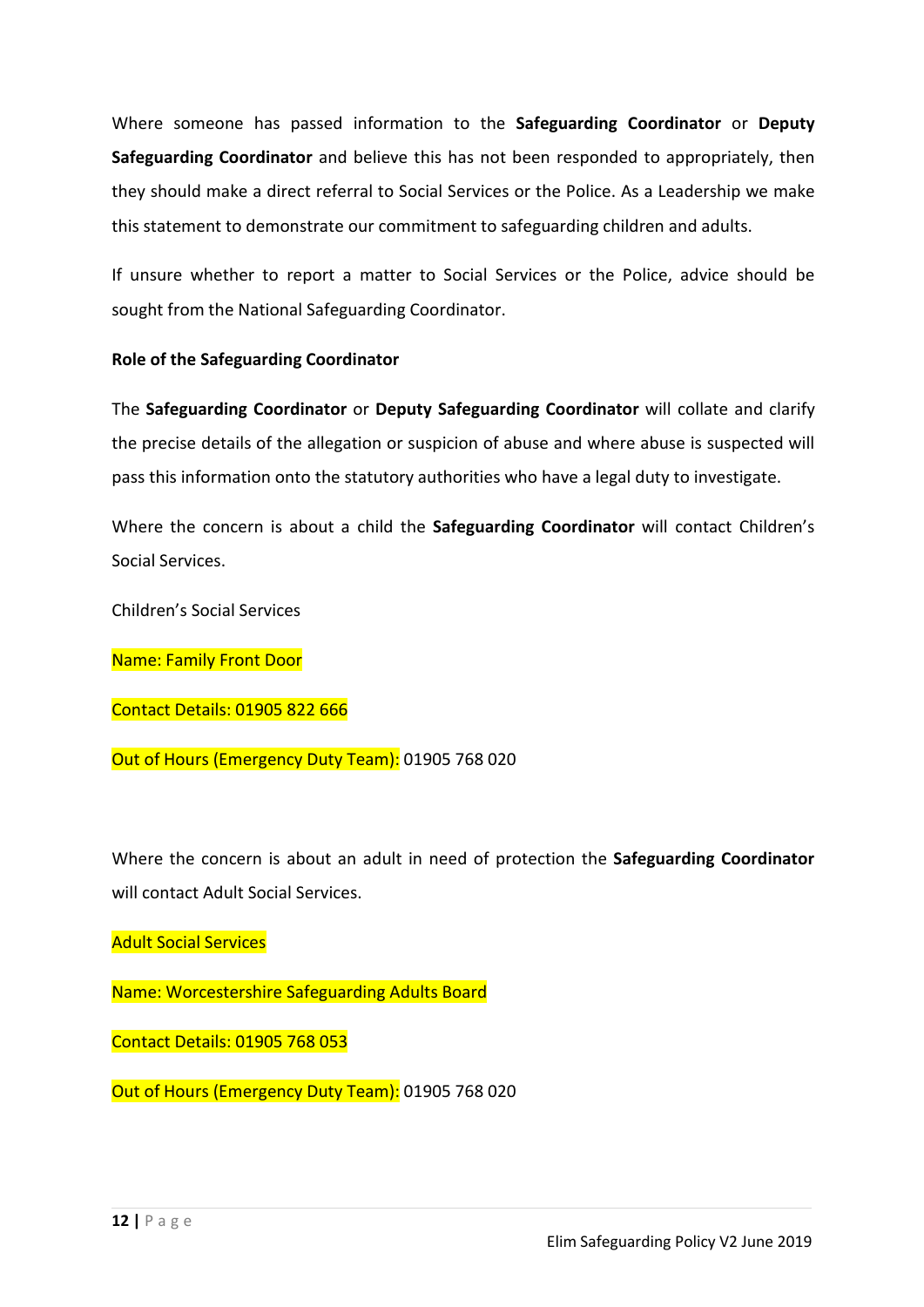Where concerned that a crime may have been committed, or where concerned about the immediate danger of a child or an adult then contact should be made to the Police dialling 999, or through making contact with the Police Child Protection Team.

Police Child Protection Team

Contact details: West Mercia Police – 999or 101

#### **Practice Guidance**

#### **Welcoming environment**

Our churches should be safe places for everyone; children and adults,where all feel welcomed, valued, respected and cared for. We can promote this by ensuring that our buildings are accessible, recognising the limitations that the design of some buildings create and addressing this, along with the acoustics and lighting. We should also be careful to use appropriate language and suitable vocabulary which can often reflect people's attitudes towards others.

Church is not simply meeting for collective worship on a Sunday, but can involve many different groups and activities, across the age range, throughout the week, and at different times day and night. We can work with children and young people through children's groups, Sunday school classes, youth meetings, communicating online through the use of text, social media, and app services. Our work with adults at risk of harm can include through foodbanks, money advice, homeless projects, luncheon clubs for older people and we can connect with young people and adults through Street Pastors and other community outreach projects. Our church activities are not confined solely to a church building and we can meet in people's homes for Bible reading or other activities. Church also involves camping, and residential or outdoor activities. We also provide pastoral care in people's homes and counselling support. With the various activities we are involved in as a church, it is important that we understand the safeguarding considerations and undertake risk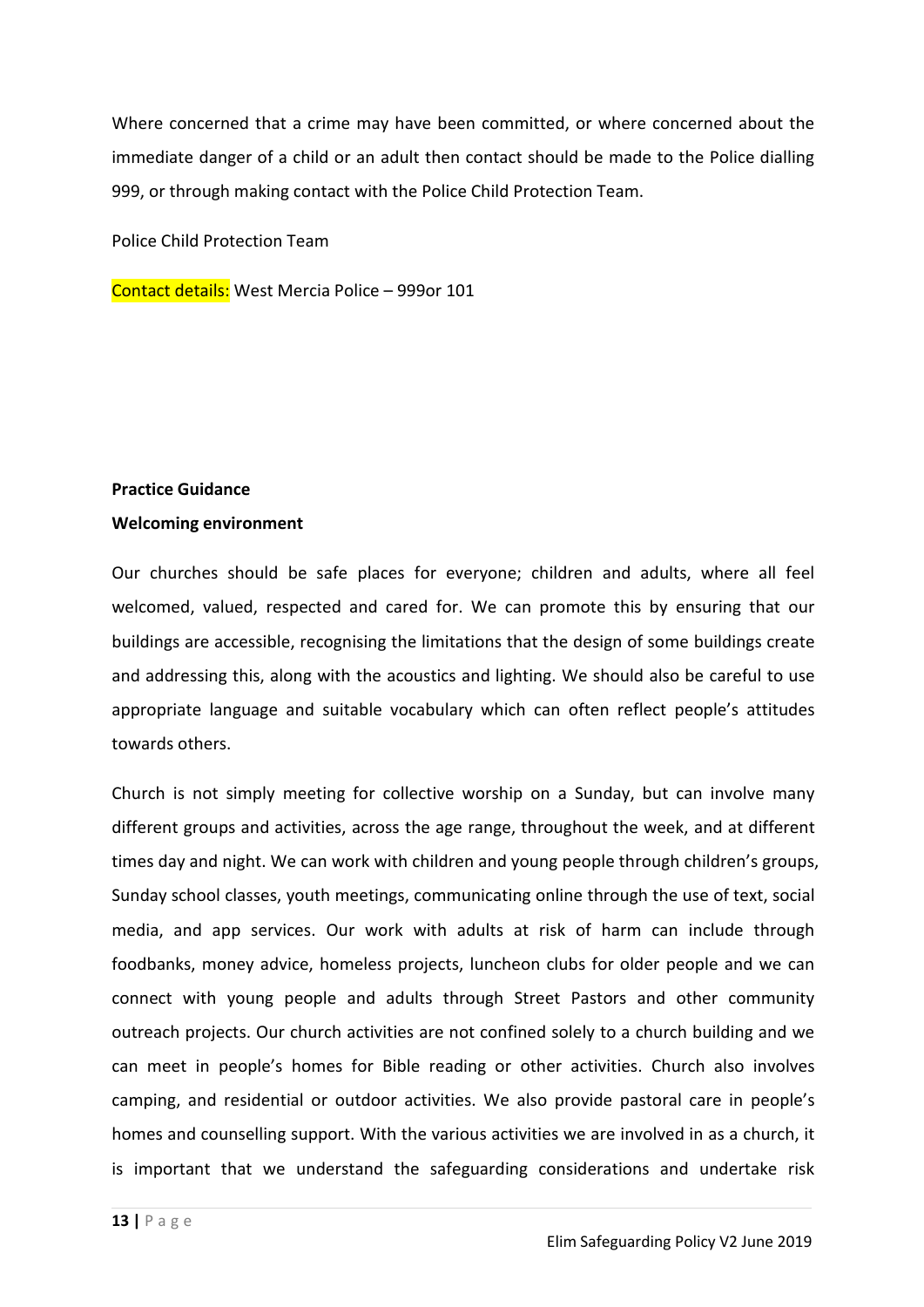assessments for the various activities, enforcing clear guidelines for all in positions of trust in church.

As a church working with children, young people and adults we wish to operate and promote good working practice. This will enable workers to run activities safely, develop good relationships and minimise the risk of false accusation.

# **Safer recruitment (preventing harm through screening to ensure only suitable people work with children and adults)**

As a Leadership we will ensure all workers are appointed, trained, supported and supervised in accordance with government guidance on safe recruitment.

This includes ensuring that:

- There is a written job description / person specification for the post
- Those applying have completed an application form and a self-declaration form
- Those short listed have been interviewed
- Safeguarding has been discussed at interview
- Written references have been obtained, and followed up where appropriate
- A criminal record check (Disclosure and Barring Service (DBS) check or equivalent) has been obtained in accordance with the position that the person has applied for, where necessary
- As a church we will comply with the Code of Practice requirements concerning the fair treatment of applicants and the handling of information
- Qualifications where relevant have been verified
- A suitable training programme is provided for the successful applicant
- The applicant has completed a probationary period
- The applicant will have access to our church safeguarding policy and knows how to report concerns to the **Safeguarding Coordinator**.

#### **Further details of safer recruitment can be found on ELIMNET.**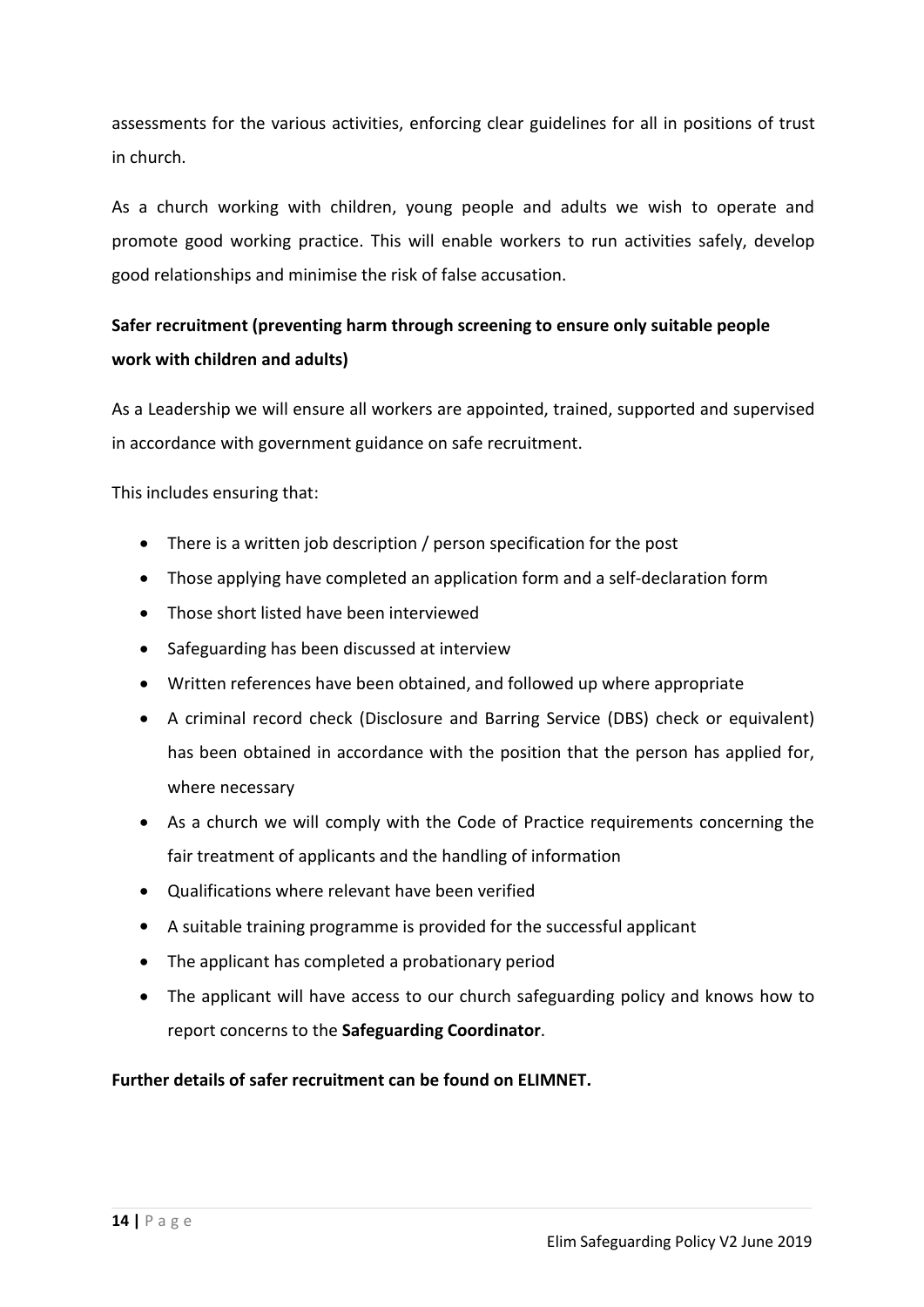# **Codes of Conduct**

As a Leadership we are committed to supporting all workers and ensuring they receive support and supervision. All workers will be issued with a code of conduct towards children, young people and adults. A code of conduct towards children, young people and adults should be drawn up in consultation with the **Safeguarding Coordinator** and activity leaders which all workers agree to follow. It is important there is a culture of dignity and respect towards those being cared for.This can be achieved by workers:

- understanding our safeguarding policy and good working practice
- listening to children, young people and adults
- respecting boundaries and the privacy of those being cared for
- knowing how to deal with issues of discipline in line with our code of conduct

# **Providing pastoral care**

It is important that anyone seeking pastoral care knows exactly what to expect in terms of good conduct, that those caring for them are accountable and that any boundaries set are respected.

In addition:

- Those providing pastoral care should avoid any behaviour that may give the impression of favouritism
- Workers should be aware of the limits of their own ability and competence and seek further help when dealing with situations outside their expertise
- There should be clear guidelines where workers are involved in any aspect of personal finance such as collecting benefits or pension or going shopping for someone to ensure financial integrity

# **Training and Supervision**

All workers (whether paid or voluntary), will be provided with appropriate training and given the opportunity to develop their skills so that they feel supported and valued in the work they undertake. As a Leadership, we commit to ensuring all workers are supervised (where possible by a named individual who arranges regular meetings) where concerns or issues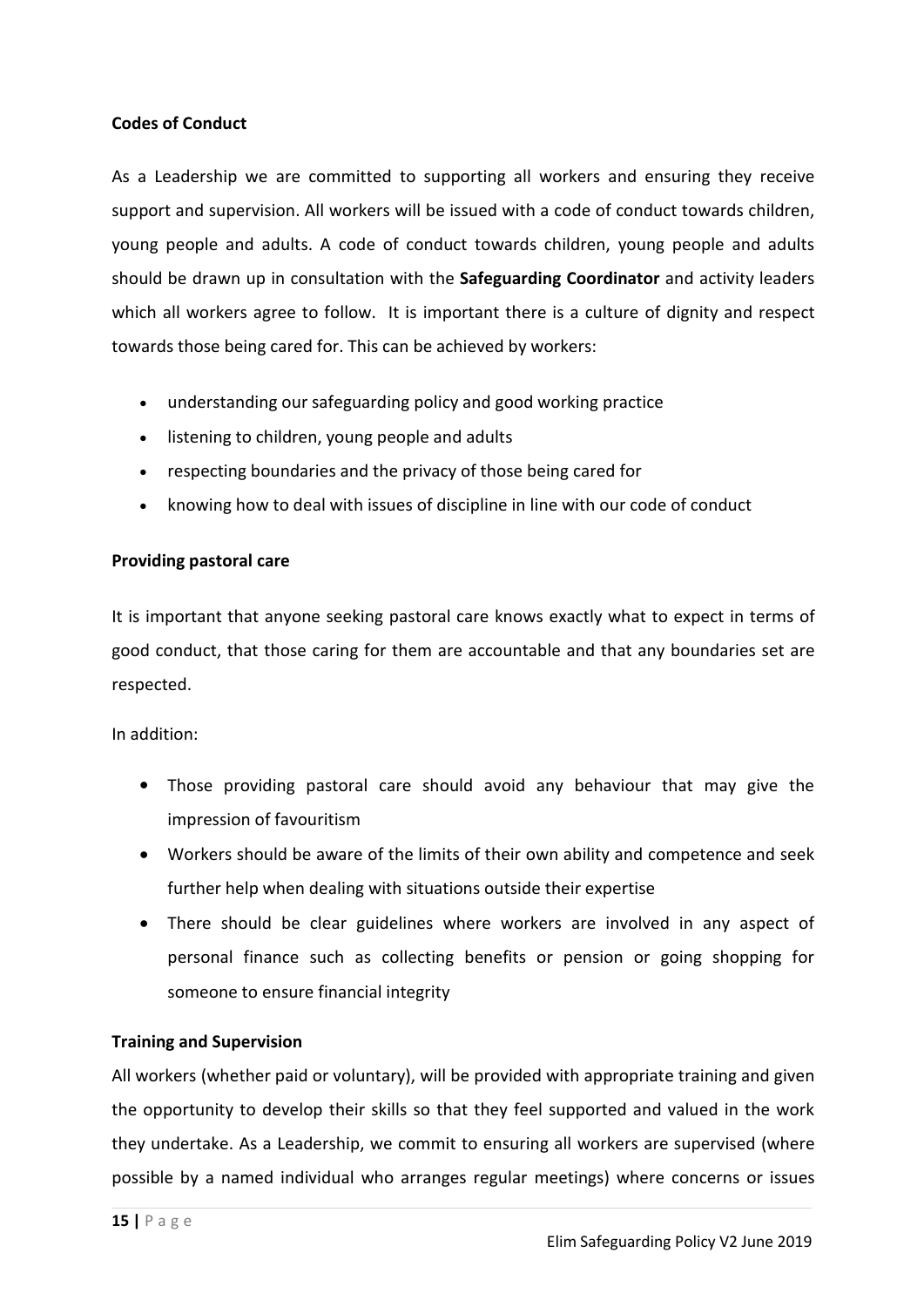can be raised, work related or personal. It is also the role of the supervisor to ensure all training needs are met.

#### **Team Meetings**

The leadership recognises the importance of team meetings. These should be convened on a regular basis and should provide an opportunity for ideas and issues to be aired, concerns expressed and feedback given.

# **Confidentiality**

Every effort should be made to ensure that confidentiality is preserved; this needs to be balanced with the need to protect a person who has been or is at risk of abuse. All those working with adults must be clear that it is not possible to keep information about suspected or actual abuse confidential. In order to protect the adult at risk of harm, or others at potential risk means that this will need to be reported to the **Safeguarding Coordinator.**

### **Self-determination and independence**

Adults have a right to self-determination and independence. No one should be making decisions for anyone except in particular circumstances. Where, for example, the mental capacity of the individual is impaired, where a crime is being committed, or where children may be harmed as a result of adults in action then the matter will need to be reported to the **Safeguarding Coordinator**. Sometimes an adult can put themselves in situations which others would judge to be inappropriate or abusive in the exercising of their own choice and autonomy. In such circumstances, the **Safeguarding Coordinator** should seek advice from the National Safeguarding Co-ordinator, where unsure what actions to take.

#### **Supporting those affected byabuse**

As a leadership we are committed to offering pastoral care and support to individuals who are part of our church or who we have contact with who may have been affected by abuse, working with statutory agencies as appropriate.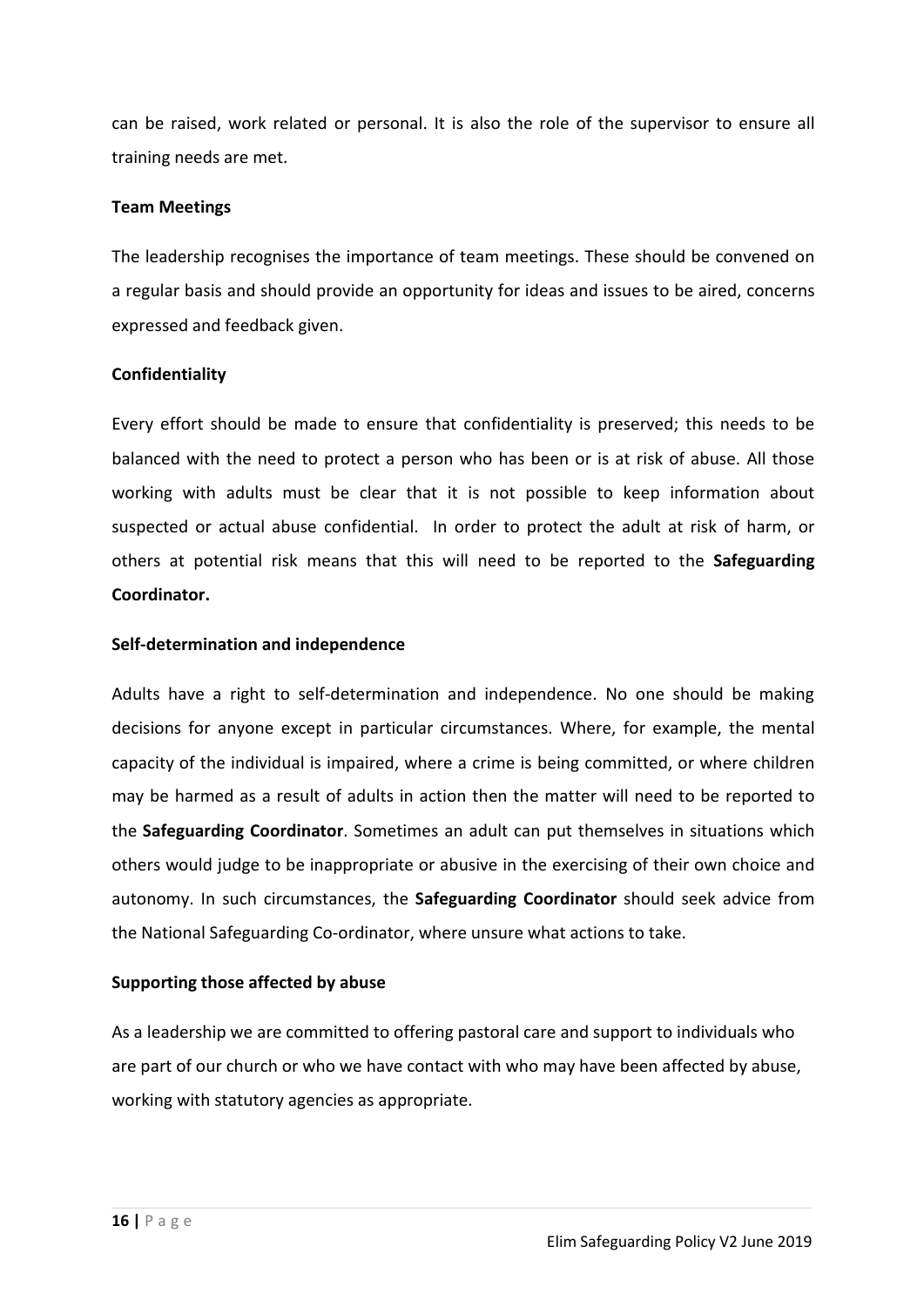We recognise that pastoral care needs differ from person to person and by the nature of the harm that a person has endured. Those affected by abuse are often dealing with complex issues, recognising this, we offer pastoral care and support and would seek (providing the individual has given permission) to contact counselling agencies, as required.

# **Departments and activities within Elim**

All departments and activities within Elim are expected to adhere to the national safeguarding policy and to develop safeguarding guidelines (procedures and practice guidance) for the protection of children and adults at risk of harm. This includes, but is not limited to; Elim International Missions, Regents Theological College, Limitless Children's and Youth Ministry (including festivals and national and youth events), all Regional Elim Family Gatherings (River Camp, Ignite and all other Elim festivals and camps).

Wherever an activity is undertaken on behalf of Elim involving children, young people or adults at risk, suitable safeguarding arrangements should be followed.

Where working in partnership with other churches or groups e.g. ecumenical youth event, the Elim church should ensure there is a suitable safeguarding policy, which includes reporting to the National Safeguarding Coordinator in instances where safeguarding allegations are made against an Elim worker (whether in paid or voluntary employment).

# **Responsibilities of Churches**

Each Elim church must:

- Adopt and implement a safeguarding policy and related procedures and practice guidelines
- Ensure that all those who are in a position of authority or trust or are authorised to work with children, young people or adults have been safely recruited to their role. This means they have been provided with support and supervision in undertaking their roles. All workers also need to have undertaken annual Safeguarding training and been given a copy of the church Safeguarding policy.
- Appoint a Safeguarding Coordinator and a Deputy Safeguarding Coordinator

The Safeguarding Coordinator should: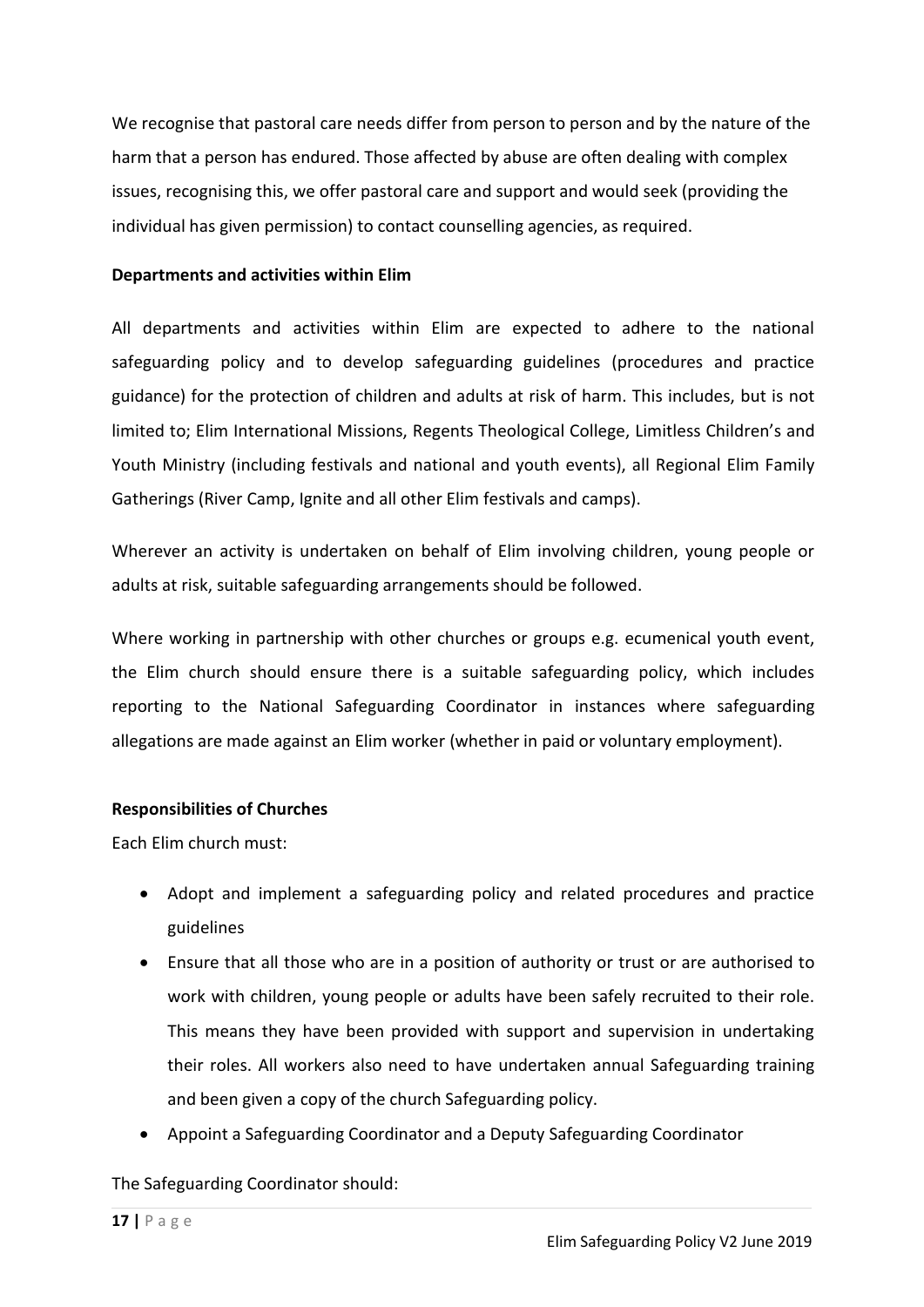- $\circ$  Report all allegations, suspicions or discovery of abuse to the statutory safeguarding authorities concerned with child protection and adult protection e.g. Children's Social Services, Adult Social Services, the Police.
- o Inform and/or seek advice from the National Safeguarding Coordinator about any safeguarding concern
- o Inform the Regional leader about any safeguarding concern
- Contact the National Safeguarding Coordinator about any safeguarding matter that requires contact with the church insurers.
- Report serious incidents of abuse or neglect to the National Safeguarding Coordinator, as a requirement of the Charity Commission and other charity regulators where a church is operating under the Elim charity number.
- Contact the National Safeguarding Coordinator, along with the statutory authorities where an allegation or suspicion of abuse involves a church worker.
	- $\circ$  Where the worker is engaged in 'regulated activity' the Designated Coordinator from the Local Authority (LADO) [or similar person across UK] will need to be contacted.
	- $\circ$  Where a worker with children or adults is removed from regulated activity because of risk of harm, or resigns or retires prior to dismissal, or is dismissed then a referral to the DBS (or Access NI, Disclosure Scotland) must be made for barring consideration.
- Liaise with Police Public Protection Teams, MAPPA agencies etc. and contact the National Safeguarding when working with someone who may present as a current risk to children or adults e.g. a sex offender attending church.

Each Elim Church Incorporated should:

 Follow the guidance issued above, and additionally, report directly to the Charity Commission, or equivalent charity regulator, where dealing with a safeguarding issue deemed to be a serious incident. Also, they should contact the national safeguarding coordinator, seek advice and make them aware of the safeguarding concern.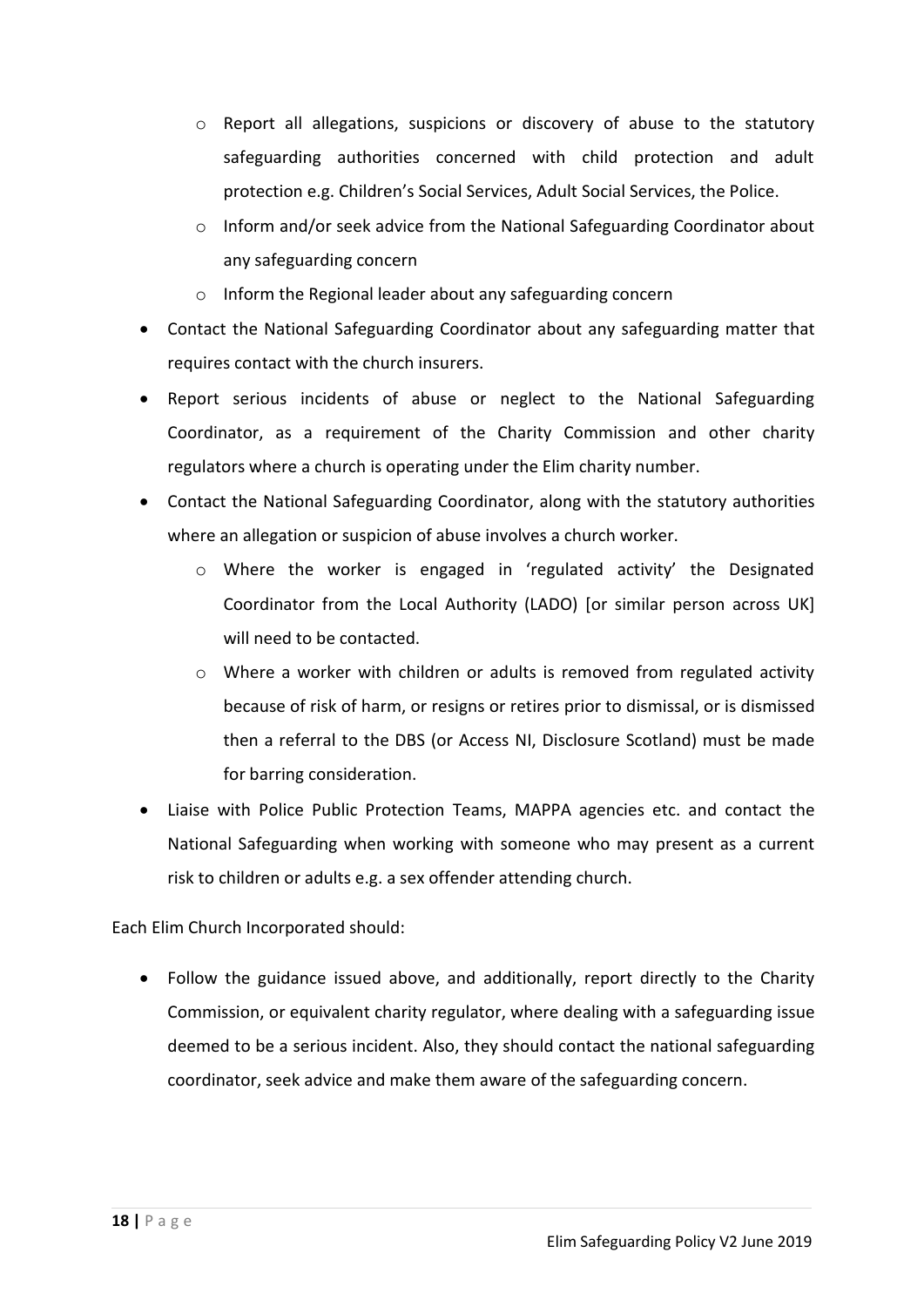#### **Elim International Missions**

This Elim safeguarding policy applies to all our Elim International Missions workers and volunteers overseas; whether planting or establishing churches within local communities, visiting on short-term mission or placed as a long-term missionary in our many locations around the world.

Whilst recognising that the cultures, within which international missions are often working may adopt different standards to the care and treatment of children, young people and adults at risk, the standards and principles adopted within the UK are expected to apply in international mission situations. The maltreatment of children and young people is contrary to Biblical values and practices and therefore cannot be tolerated.

Due regard will need to be given to the cultures within which activities are taking place, however under the expectation of applying UK standards to the practice of missions' workers, some guidance may be useful.

Workers should:

- be able to recognise situations which may present risks
- plan and organise the work and workplace so as to minimise risks as far as possible and be visible to other adults when working and talking with children
- take particular care for the needs of children with disabilities and vulnerable children as research has shown that abuse can often go unrecognised and unreported due to people's attitudes and assumptions about disability
- ensure that others know where interviews of children are taking place and that someone else is around in the building

Workers should **not**:

- spend excessive time alone with children
- take children to their personal home, or stay overnight, especially where they will be alone with you
- leave any person under 18 in charge of any children of any age, nor should children or young people attending any group be left alone at any time
- hit or otherwise physically assault children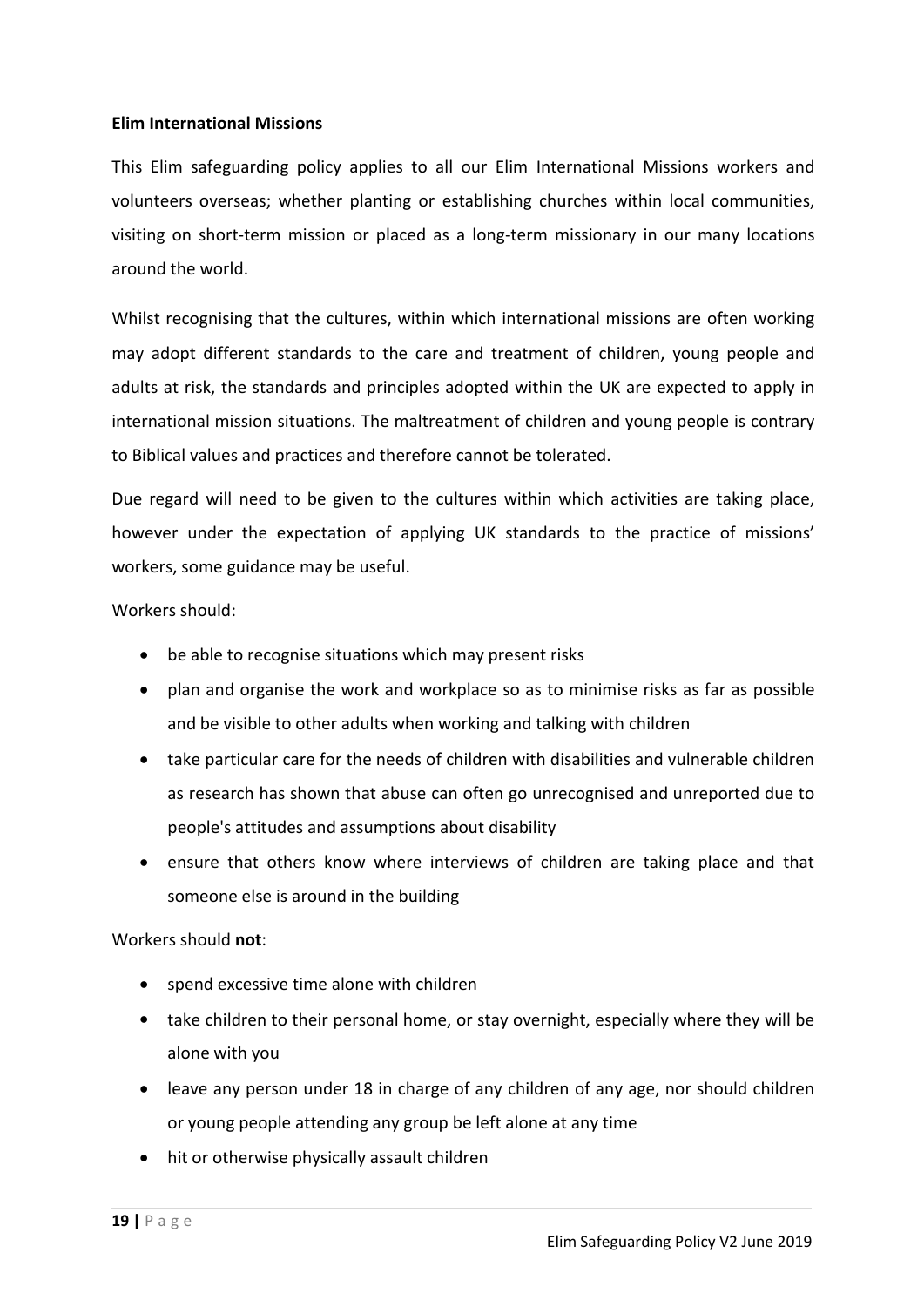- develop physical/sexual relationships with children
- develop relationships with children which could in any way be deemed exploitative or abusive
- use language, make suggestions or offer advice, which is inappropriate, offensive or abusive.
- act in ways intended to shame, humiliate, belittle or degrade children, or otherwise perpetrate any form of emotional abuse, discriminate against, show differential treatment, or favour particular children to the exclusion of others.

# **Responding & Reporting Mechanisms**

The Elim International Director acts as the Designated Safeguarding Coordinator for all mission related activities. They are responsible for safe recruitment including DBS disclosures and for ensuring that applicants are fully apprised of the safeguarding policy. All incidents, allegations or concerns must be reported to the Director who will then liaise with the appropriate authorities to ensure good practice is followed in relation to the reporting of any allegations of abuse. The Designated Safeguarding Coordinator will seek advice from

the National Safeguarding Coordinator about all safeguarding concerns.<br>Where an allegation is made against a worker (whether located long-term on mission or visiting on short-term mission), the Director must be informed immediately. They will then ensure that appropriate action will be taken including conveying a Crisis Management Team, as appropriate.

If an allegation is made against a worker, that worker must be removed from their duties or prevented from having any further contact with children and young people or adults at risk immediately whilst necessary action is taken.

Due regard must always be taken of the laws and frameworks in place within any country in which Elim operates. In many cases, practice, values and beliefs in relation to safeguarding will be different to the UK. However, care must always be taken to ensure that the rights of the individuals concerned are upheld (see the UN Convention on Human Rights and UN Convention on the Rights of the Child).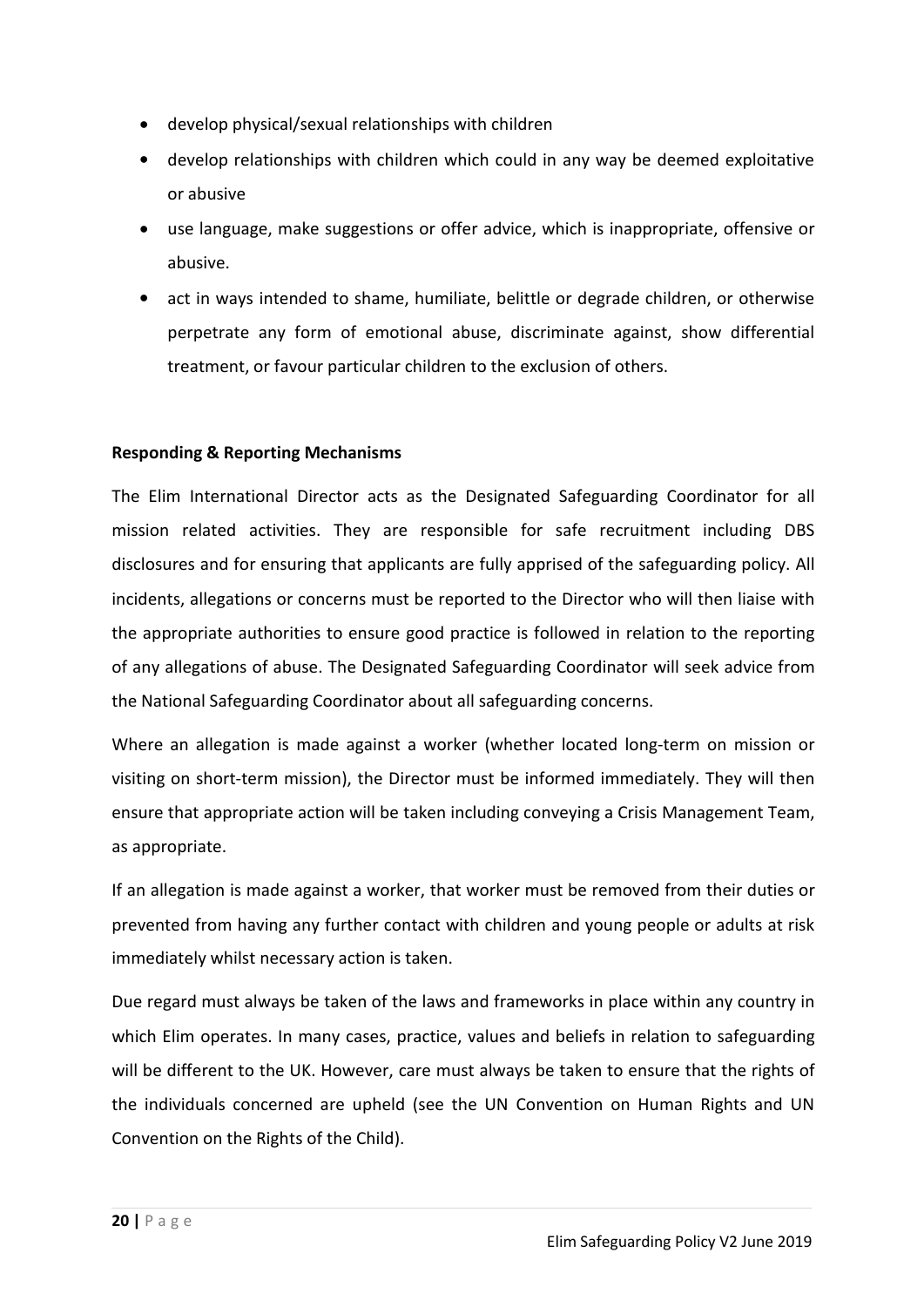The local and legal context must be taken into consideration when responding to any Safeguarding situation to ensure that actions do not increase the risk of harm to the child, alleged perpetrator, the mission and its personnel, or to the local church. It needs to be considered whether a report of a concern will be responded to appropriately e.g. does the country have Safeguarding legislation in place?

Where repatriation of the alleged perpetrator is deemed necessary then the safeguarding authorities within the UK should be informed.

#### **Regents Theological College**

Regents Theological College (RTC) provides a gateway to the ministry for many who then become Elim church leaders and pastors. Among the many courses that are taught, there are a number that are vocational or ministerial in their focus and delivery, often involving placements in places of worship, missions and other faith-based organisations and activities.

These vocational courses might confer upon graduates the expectation or opportunity to work in places where they might be in contact with children and adults at risk of harm. Therefore, all potential students will be required to have a DBS criminal record check. Character references and a DBS disclosure will be required for all prospective students once given a conditionaloffer to study at RTC.

Where information is declared on a self-declaration form, or is provided on the DBS certificate, the National Safeguarding Coordinator will undertake a risk assessment based on the information to determine suitability of the person prior to final acceptance onto the course.

#### **Elim Conference Centre**

Elim Conference Centre offers accommodation and events to a variety of different groups. This can include children and adults at risk and range from individuals booking overnight accommodation to organised groups hiring the conference facilities.

Any safeguarding concern involving delegates and guests using the Conference Centre should be reported immediately to the National Safeguarding Coordinator.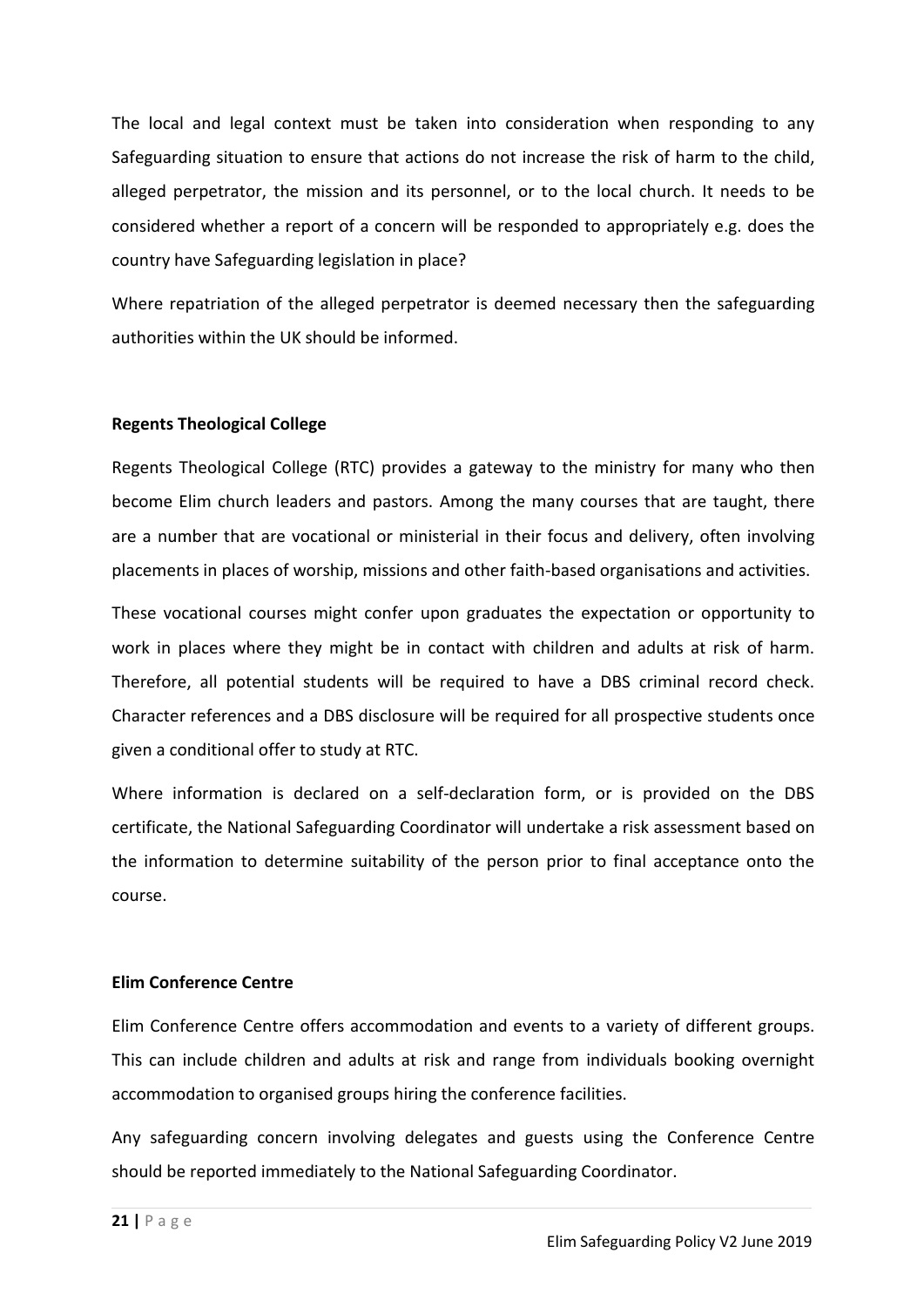# **Appendix A: Terminology:**

This safeguarding policy covers children and adults. A child is defined as someone under the age of 18, this includes children and young people. As churches operate their children's and youth groups with different age ranges, this policy is not prescriptive and uses the general term of 'child' to describe both children and young people.

An adult is generally defined as someone over the age of 18. The different constituent parts of the UK can have country specific legislation e.g. the age of criminal responsibility. In Scotland, for example, an 'adult at risk' is defined as someone over the age of 16. In England, for concerns about domestic abuse, the legislation is for those 16 and over.

As adult safeguarding systems have developed there has been a move away from using the term 'vulnerable adults', whilst recognising that certain pieces of legislation (e.g. the Police Act 1997) and different agencies use this term.The term 'adult at risk' is generally now replacing the previously used term 'vulnerable adult' (focusing on the situation rather than the characteristics of the adult themselves). The label 'vulnerable adult' may wrongly imply that some of the fault for any abuse lies with the abused adult. The Care Act 2014 does not use the word vulnerable, but rather an 'adult with care and support needs', who is, or is at risk of abuse or neglect. Other descriptions include 'adults at risk' (the Adult Support and Protection (Scotland) Act 2007, Adult Safeguarding Prevention and Protection in Partnership,<br>July (DHSSPS)) and 'adults in need of protection'. 'Adults' is used in this policy to mean adults in need of protection.

This safeguarding policy will use the various terms interchangeably except where referring to specific legislation or government guidance.

Safeguarding is a wider term and encompasses: when referring to children; child protection and the welfare of a child; and when referring to adults; adult protection and welfare. Defining who is an 'adult at risk', or an 'adult in need of care and protection' can be complex as there are many different definitions within legislation; reaching a certain age or having a disability does not necessarily mean that an individual is vulnerable. For example, determining who qualifies for a criminal record disclosure check through the Disclosure and Barring Service (DBS) is based on a specific definition of who is a vulnerable adult.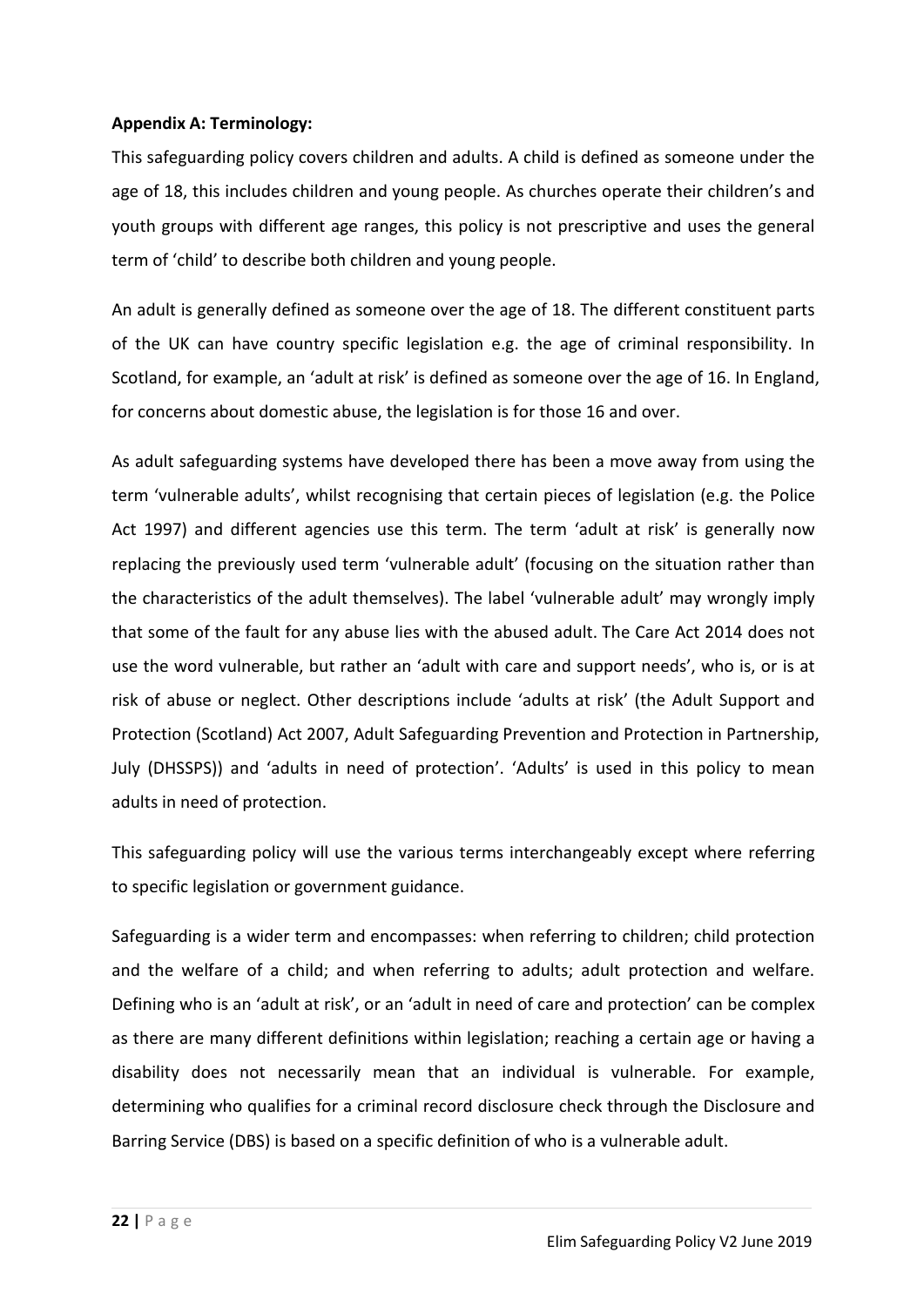The term 'Leadership' is used to refer to the governance arrangement within an Elim church; this may be Pastors and Elders, or Senior Leader and team.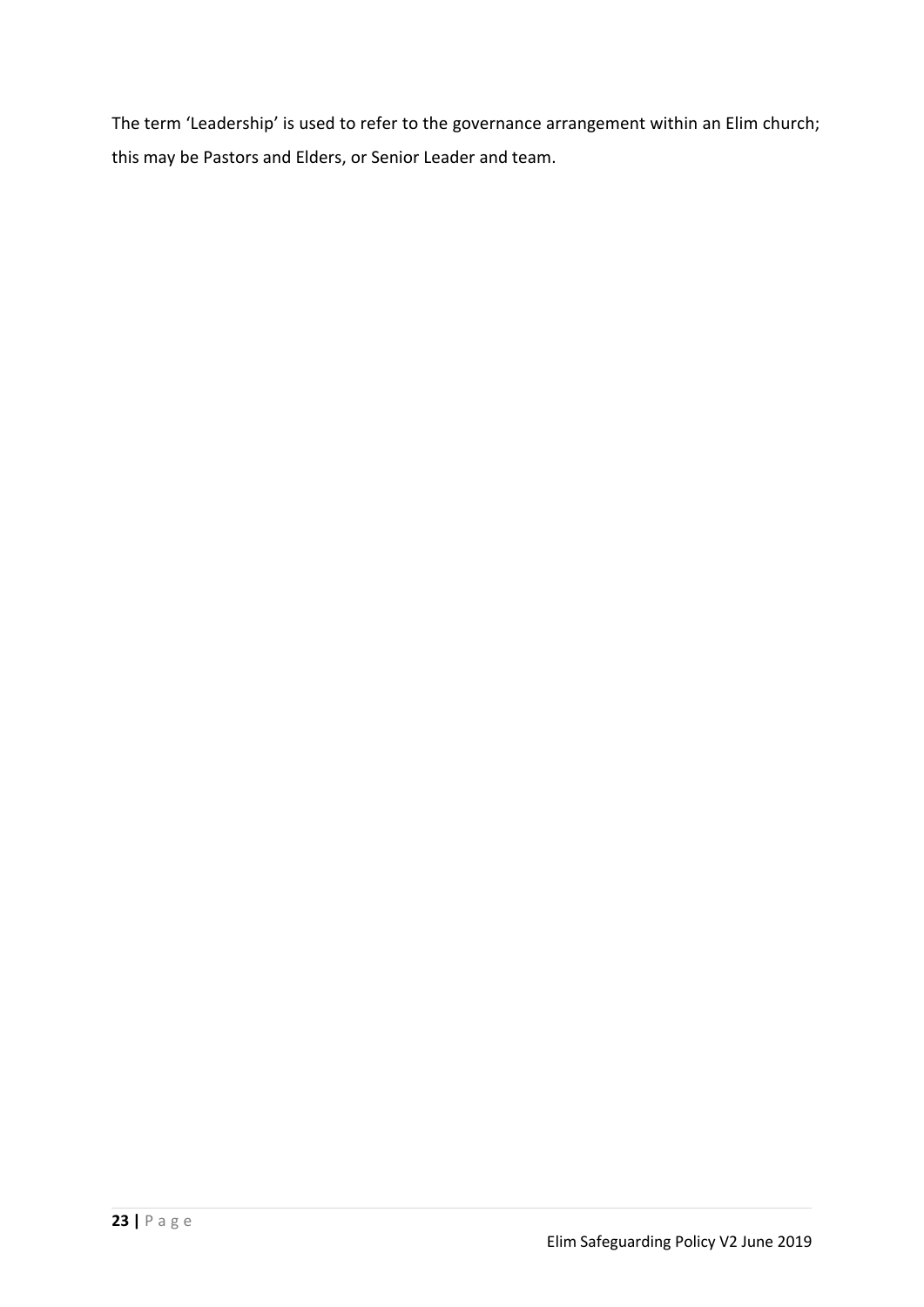# **Appendix B: Statutory Definitions of Abuse (Children)**

Abuse and neglect are forms of maltreatment of a child. Somebody may abuse or neglect a child by inflicting harm, or by failing to act to prevent harm. Children may be abused in a family or in an institutional or community setting; by those known to them or, more rarely, by a stranger. They may be abused by an adult or adults, another child or children.

Child protection legislation throughout the UK is based on the United Nations Convention on the Rights of the Child. Each nation within the UK has incorporated the convention within its legislation and guidance.

The definitions of abuse below operate in England based on the government guidance 'Working Together to Safeguard Children: a guide to inter-agency working to safeguard and promote the welfare of children' (H M Government July 2018).

**Abuse:** A form of maltreatment of a child. Somebody may abuse or neglect a child by inflicting harm, or by failing to act to prevent harm. Children may be abused in a family or in an institutional or community setting by those known to them or, more rarely, by others. Abuse can take place wholly online, or technology may be used to facilitate offline abuse. Children may be abused by an adult or adults, or another child or children.

**Physical Abuse:** A form of abuse which may involve hitting, shaking, throwing, poisoning, burning or scalding, drowning, suffocating or otherwise causing physical harm to a child. Physical harm may also be caused when a parentor carer fabricates the symptoms of, or deliberately induces, illness in a child.

**Emotional abuse:** The persistent emotional maltreatment of a child such as to cause severe and persistent adverse effects on the child's emotional development. It may involve conveying to a child that they are worthless or unloved, inadequate, or valued only insofar as they meet the needs of another person. It may include not giving the child opportunities to express their views, deliberately silencing them or 'making fun' of what they say or how they communicate. It may feature age or developmentally inappropriate expectations being imposed on children. These may include interactions that are beyond a child's developmental capability, as well as overprotection and limitation of exploration and learning, or preventing the child participating in normal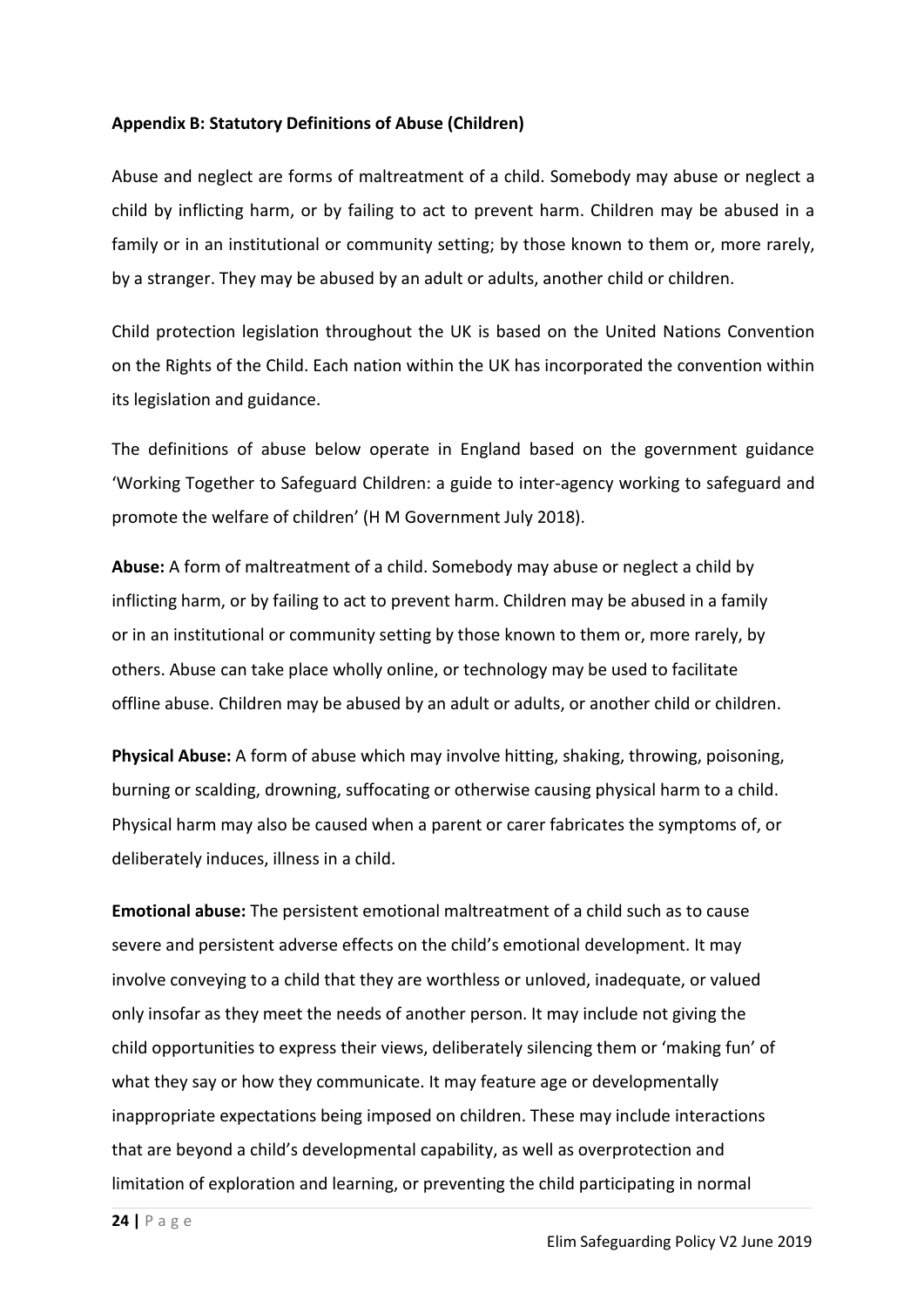social interaction. It may also involve seeing or hearing the ill-treatment of another individual. It could involve serious bullying (including cyber bullying), frequently causing children to feel frightened or in danger, as well as the exploitation or corruption of children. Some level of emotional abuse is involved in all types of maltreatment of a child, though it may occur alone.

**Sexual abuse:** whether or not the child is aware of what is happening or not involves forcing or enticing a child or young person to take part in sexual activities. It does not necessarily involve a high level of violence. The activities may involve physical contact, including assault by penetration (for example, rape or oral sex) or non-penetrative acts such as masturbation, kissing, rubbing and touching outside of clothing. They may also include non-contact activities, such as involving children in looking at, or in the production of, sexual images, watching sexual activities, encouraging children to behave in sexually inappropriate ways, or grooming a child in preparation for abuse Sexual abuse can take place online and technology can be used to facilitate offline abuse. Sexual abuse is not solely perpetrated by adultmales, women can also commit acts of sexual abuse, as can other children.

**Neglect:** The persistent failure to meet a child's basic physical and/or psychological needs, likely to result in the serious impairment of the child's health or development. Neglect may occur during pregnancy as a result of maternal substance abuse. Once a child is born, neglect may involve a parent or carer failing to:

- provide adequate food, clothing and shelter (including exclusion from home or abandonment)
- protect a child from physical and emotional harm or danger
- ensure adequate supervision (including the use of inadequate care-givers)
- ensure access to appropriate medical care or treatment

It may also include neglect of, or unresponsiveness to, a child's basic emotional needs.

**Child Sexual Exploitation:** Child sexual exploitation is a form ofchild sexual abuse. It occurs where an individual or group takes advantage of an imbalance of power to coerce, manipulate or deceive a child or young person under the age of 18 into sexual activity (a)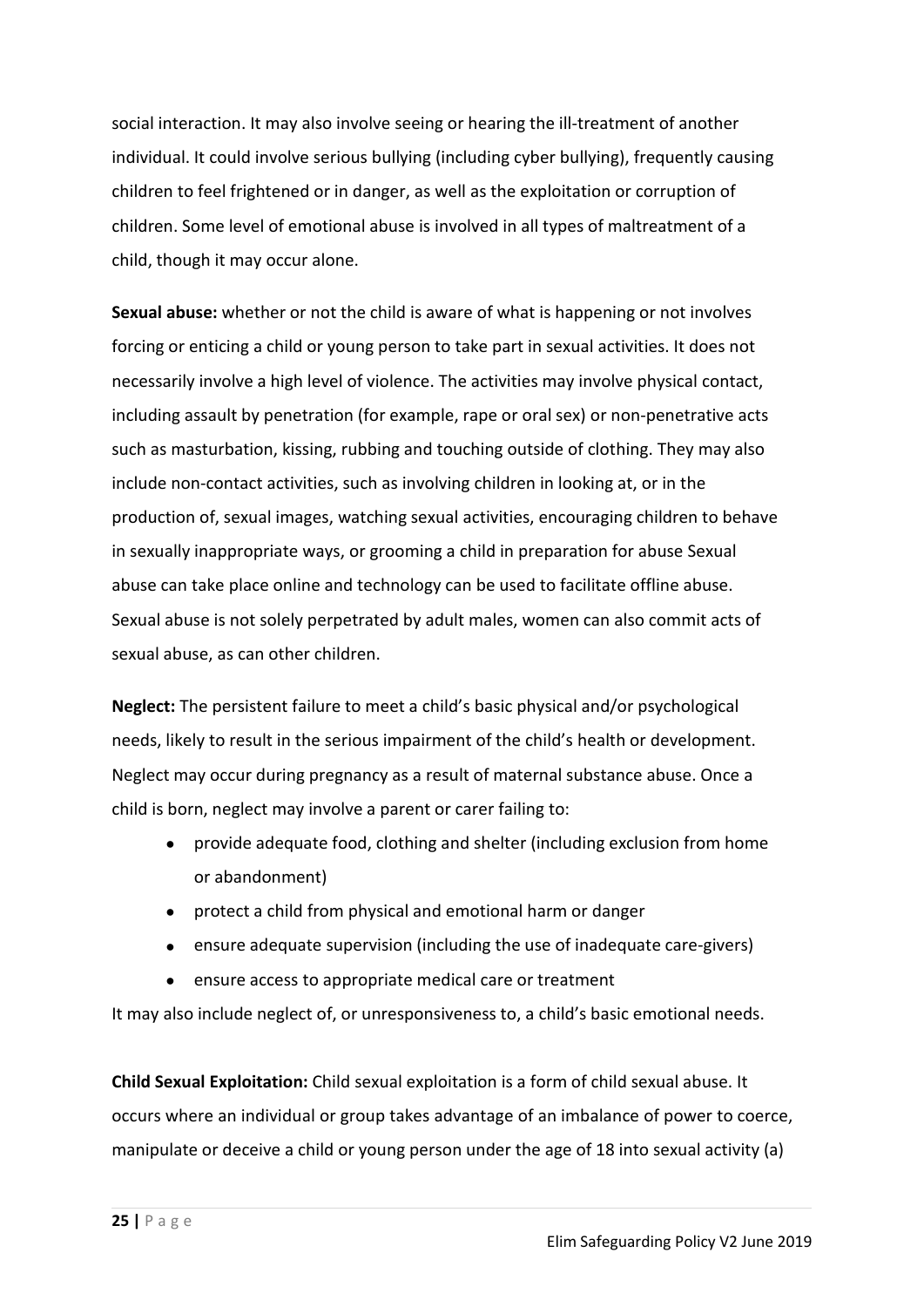in exchange for something the victim needs or wants, and/or (b) for the financial advantage or increased status of the perpetrator or facilitator. The victim may have been sexually exploited even if the sexual activity appears consensual. Child sexual exploitation does not always involve physical contact; it can also occur through the use of technology.

**Extremism:** Extremism goes beyond terrorism and includes people who target the vulnerable, including the young, by seeking to sow division between communities on the basis of race, faith or denomination. Justify discrimination towards women and girls; persuade others that minorities are inferior; or argue against the primacy of democracy and the rule of law in our society.

Extremism is defined in the Counter Extremism Strategy 2015 as the vocal or active opposition to our fundamental values, including the rule of law, individual liberty and the mutual respect and tolerance of different faiths and beliefs. We also regard calls forthe death of members of our armed forces as extremist.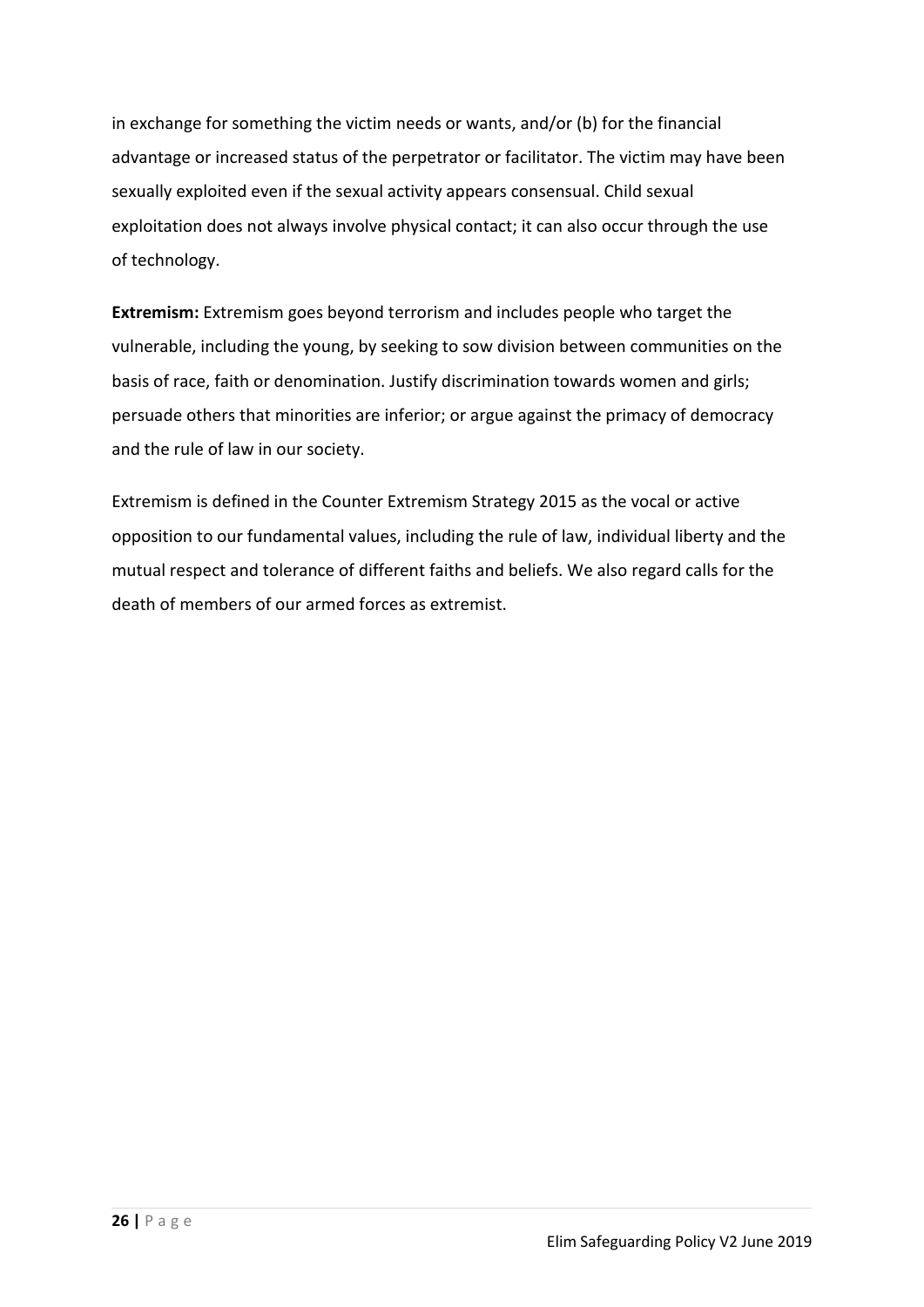# **Appendix C: Signs and Symptoms of Abuse (Children)**

The following signs could be indicators that abuse has taken place but should be considered in context of the child's whole life.

# **Physical**

- Injuries not consistent with the explanation given for them
- Injuries that occur in places not normally exposed to falls, or usual children's activities
- Injuries that have not received medical attention
- Reluctance to change for, or participate in, games or swimming
- Repeated urinary infections or unexplained tummy pains
- Bruises on babies, bites, burns, fractures which do not have an accidental explanation
- Cuts/scratches/substance abuse

#### **Sexual**

- Any allegations made concerning sexual abuse
- Excessive preoccupation with sexual matters and detailed knowledge of adult sexual behaviour
- Age-inappropriate sexual activity through words, play or drawing
- Child who is sexually provocative or seductive with adults
- Inappropriate bed-sharing arrangements at home
- Severe sleep disturbances with fears, phobias, vivid dreams or nightmares, sometimes with overt or veiled sexual connotations
- Eating disorders, such as anorexia and bulimia

# **Emotional**

- Changes or regression in mood or behaviour, particularly where a child withdraws or becomes clinging
- Depression, aggression or extreme anxiety
- Nervousness or frozen watchfulness
- Obsessions or phobias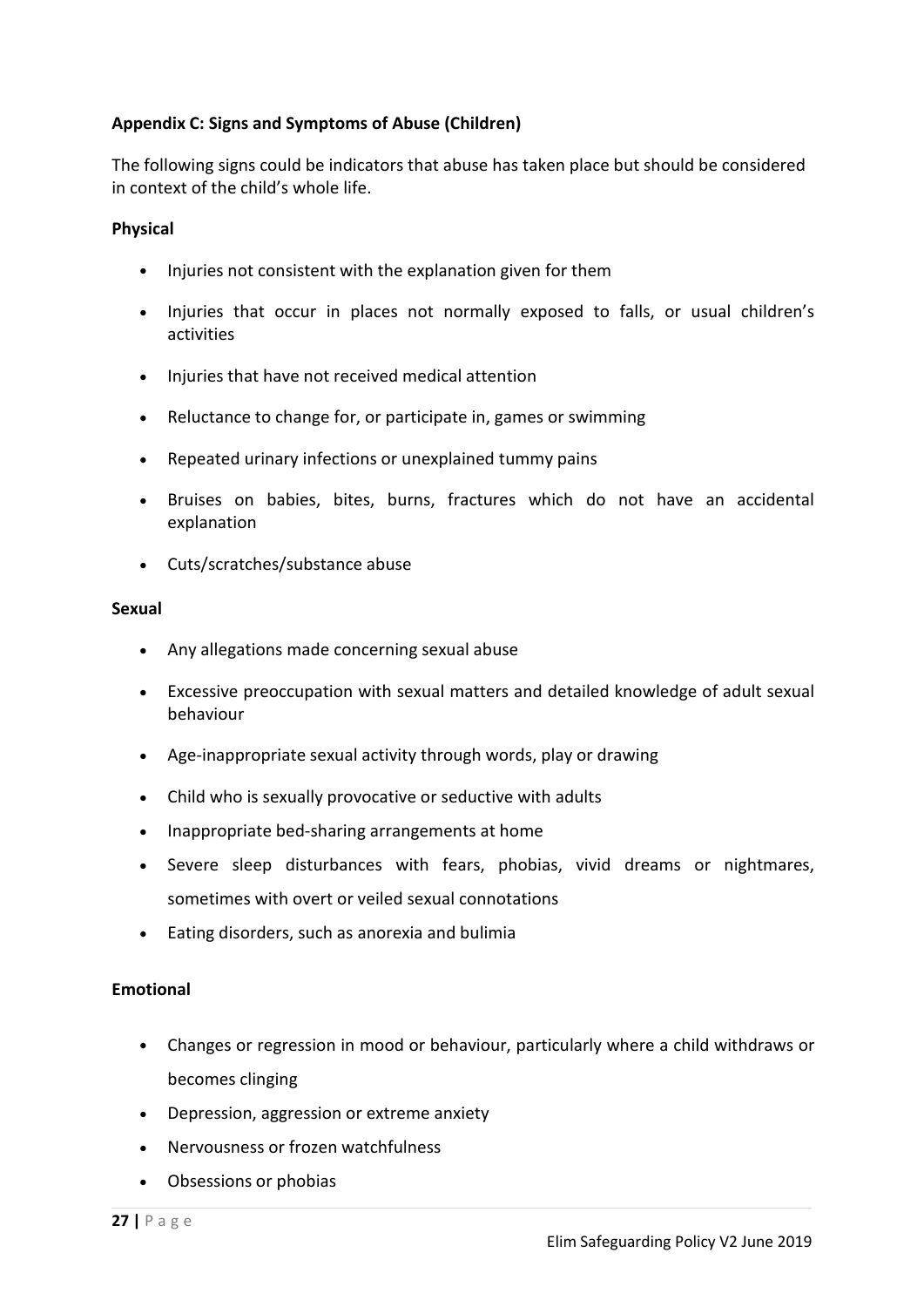- Sudden under-achievement or lack of concentration
- Inappropriate relationships with peers and/or adults
- Attention-seeking behaviour
- Persistent tiredness
- Running away, stealing or lying

# **Neglect**

- Under nourishment, failure to grow, constant hunger, stealing or gorging food, untreated illnesses
- Inadequate care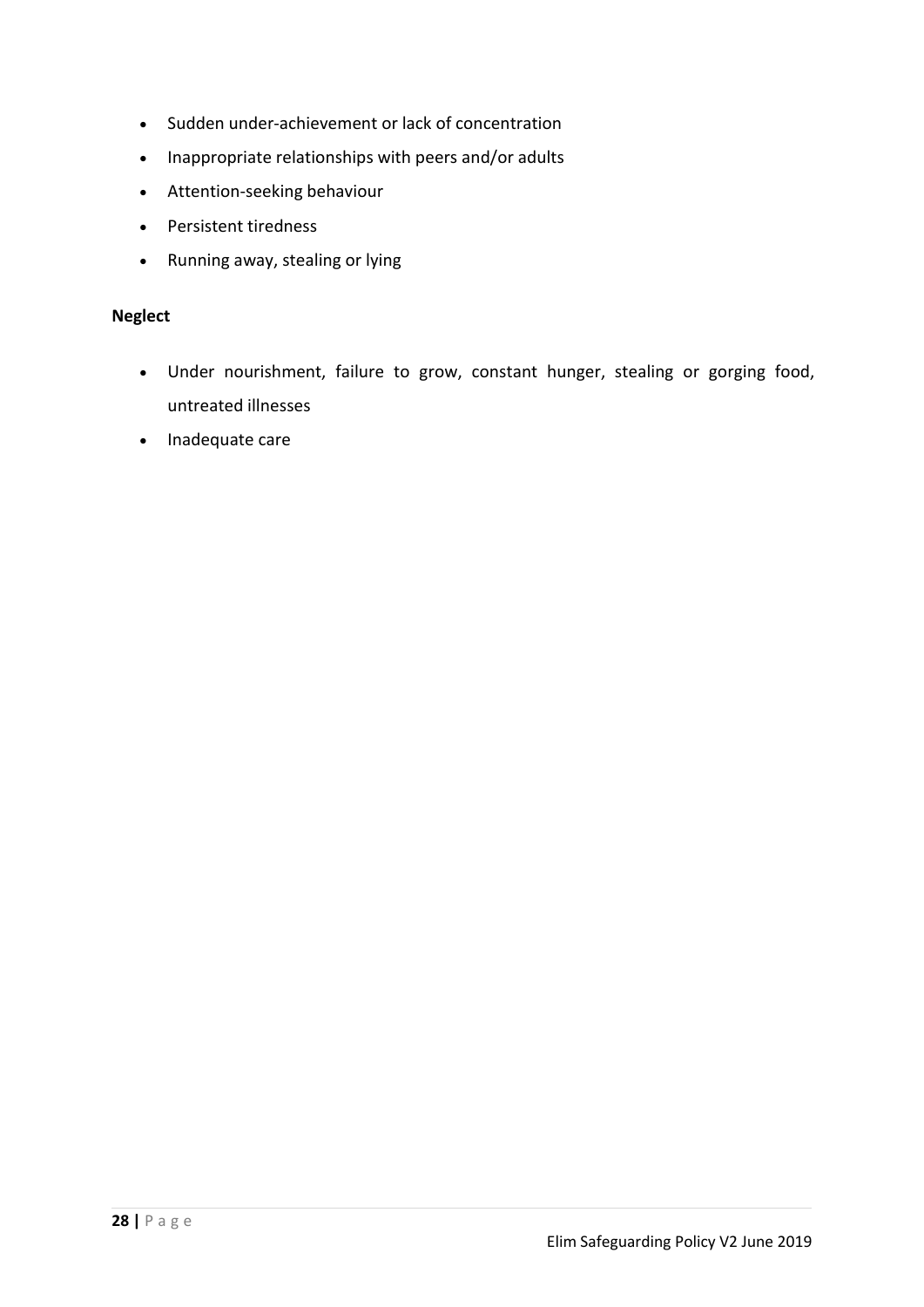# **Appendix D: Statutory Definitions of Abuse (Adults)**

Safeguarding Adults is defined in the Care Act 2014 - Chapter 14 Safeguarding and the Care and Support Statutory Guidance Issued under the Care Act 2014 (June 2014).

*The legislation is relevant across England and Wales but on occasions applies only to local authorities in England*.

The Safeguarding duties apply to an adult who:

- has need for care and support (whether or not the local authority is meeting any of those needs) and;
- is experiencing, or at risk of, abuse or neglect; and
- as a result of those care and support needs is unable to protect themselves from either the risk of, or the experience of abuse or neglect.

**Physical abuse:** including assault, hitting, slapping, pushing, misuse of medication, restraint or inappropriate physical sanctions.

**Domestic violence:** including psychological, physical, sexual, financial, emotional abuse; so called 'honour' based violence.

**Sexual abuse:** including rape, indecent exposure, sexual harassment, inappropriate looking or touching, sexual teasing or innuendo, sexual photography, subjection to pornography or witnessing sexual acts, indecent exposure and sexual assault or sexual acts to which the adult has not consented or was pressured into consenting.

**Psychological abuse:** including emotional abuse, threats of harm or abandonment, deprivation of contact, humiliation, blaming, controlling, intimidation, coercion, harassment, verbal abuse, cyber bullying, isolation or unreasonable and unjustified withdrawal of services or supportive networks.

**Financial or material abuse:** including theft, fraud, internet scamming, coercion in relation to an adult's financial affairs or arrangements, including in connection with wills, property, inheritance or financial transactions, or the misuse or misappropriation of property, possessions or benefits.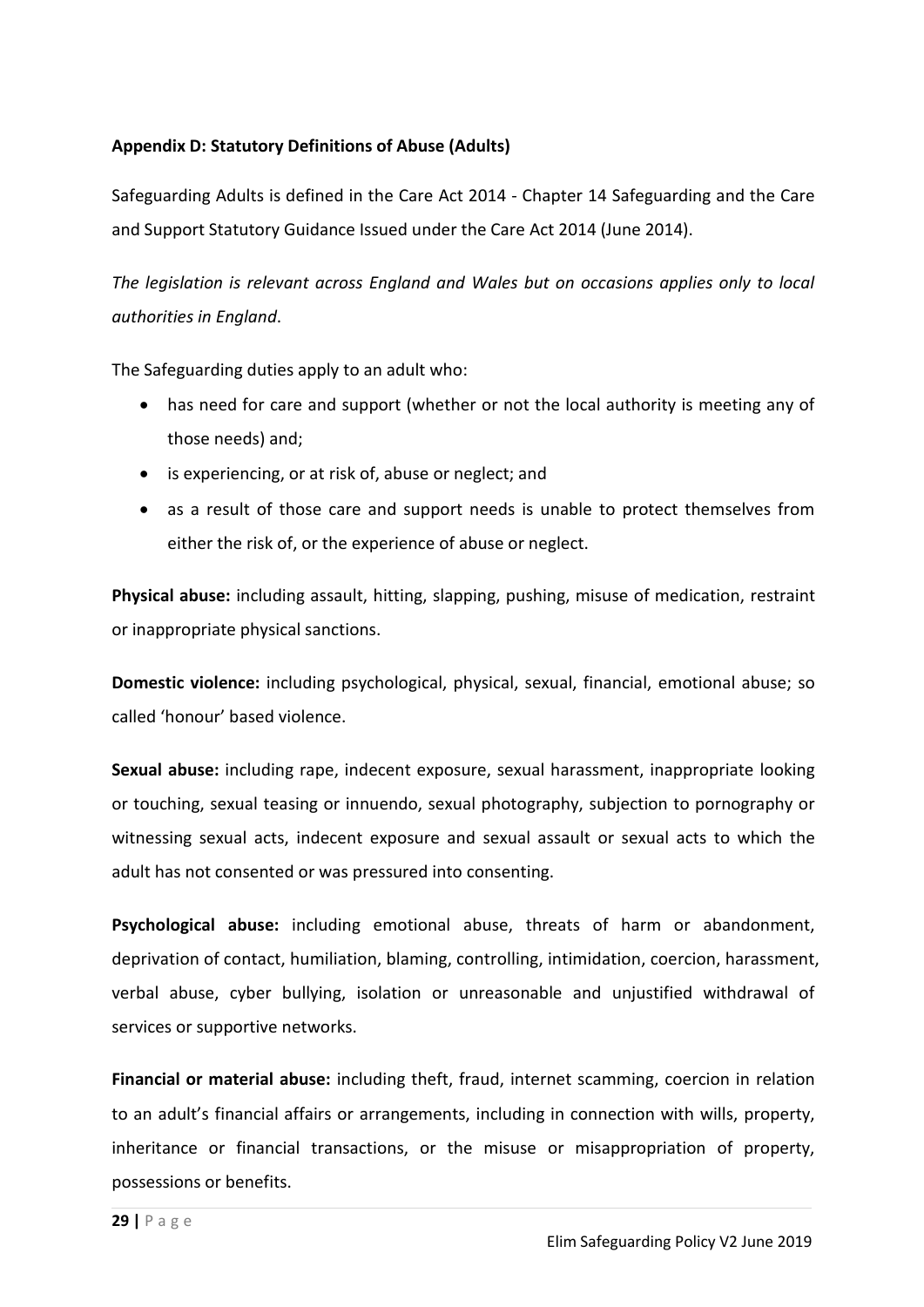**Modern slavery:** encompasses slavery, human trafficking, forced labour and domestic servitude. Traffickers and slave masters use whatever means they have at their disposal to coerce, deceive and force individuals into a life of abuse, servitude and inhumane treatment.

**Discriminatory abuse:** including forms of harassment, slurs or similar treatment because of race, gender and gender identity, age, disability, sexual orientation or religion.

**Organisational abuse:** including neglect and poor care practice within an institution or specific care setting such as a hospital or care home or in relation to care provided in one's own home. This may range from one off incidents to on-going ill-treatment. It can be through neglect or poor professional practice as a result of the structure, policies, processes and practices within an organisation.

**Neglect and acts of omission:** including ignoring medical, emotional or physical care needs, failure to provide access to appropriate health, care and support or educational services, the withholding of the necessities of life, such as medication, adequate nutrition and heating.

**Self-neglect:** this covers a wide range of behaviour neglecting to care for one's personal hygiene, health or surroundings and includes behaviour such as hoarding. Incidents of abuse may be one-off or multiple and affect one person or more.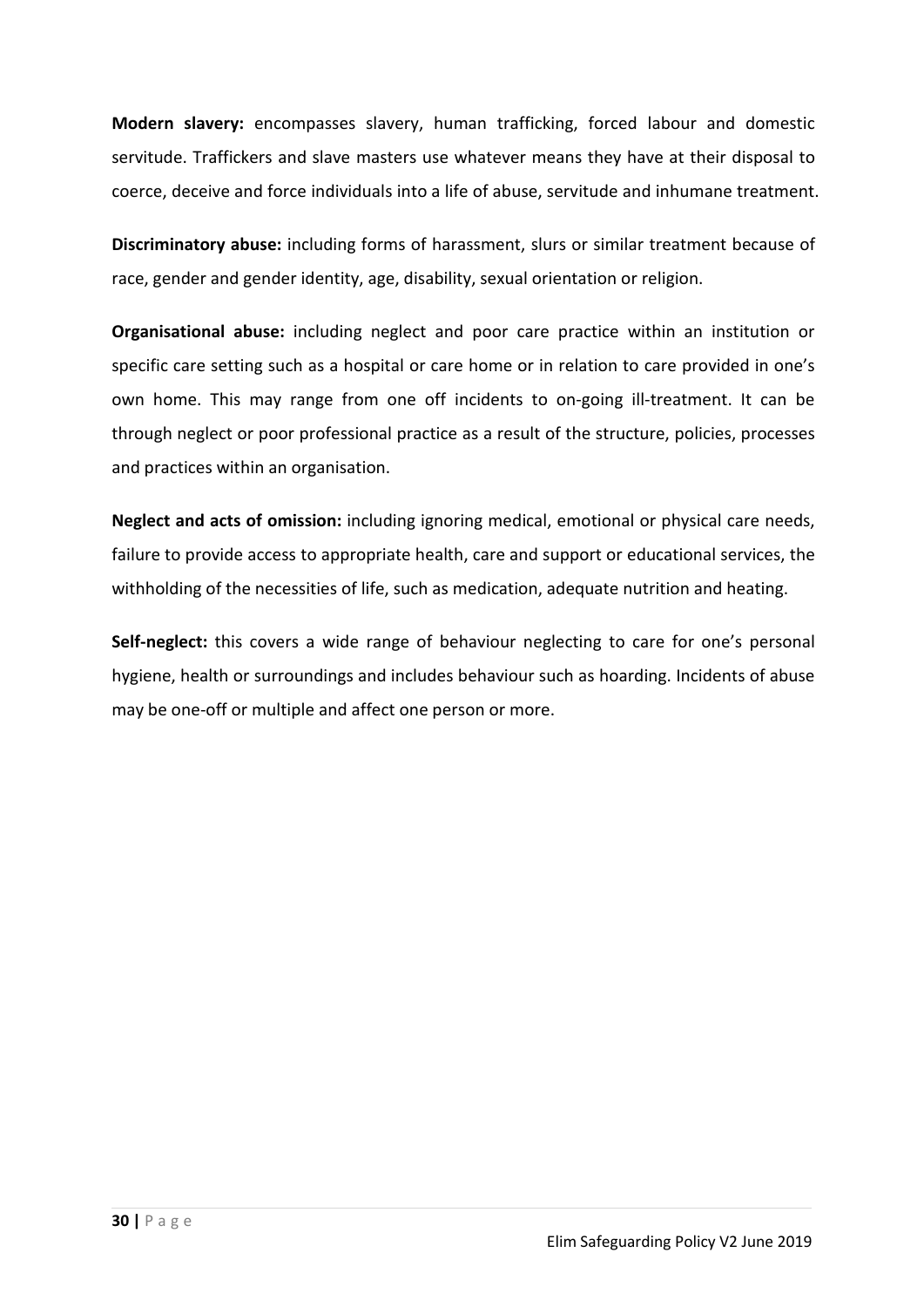# **Appendix E: Signs of Possible Abuse (Adults)**

# **Physical abuse**

- History of unexplained falls, fractures, bruises, burns or minor injuries
- Signs of under or over use of medication and/or medical problems left unattended
- Any injuries not consistent with the explanation given for them
- Bruising and discolouration particularly if there is a lot of bruising of different ages and in places not normally exposed to falls, rough games etc.
- Recurring injuries without plausible explanation
- Loss of hair, loss of weight and change of appetite
- Person flinches at physical contact and/or keeps fully covered, even in hot weather
- Person appears frightened or subdued in the presence of a particular person or people

### **Domestic violence**

- Unexplained injuries or 'excuses' for marks or scars
- Controlling and/or threatening relationship including psychological, physical, sexual, financial, emotional abuse, so called 'honour' based violence and Female Genital Mutilation.

#### **Sexual abuse**

- Pregnancy in awoman who lacks mental capacity or is unable to consent to sexual intercourse
- Unexplained change in behaviour or sexually explicit behaviour
- Torn, stained or bloody underwear and/or unusual difficulty in walking or sitting
- Infections or sexually transmitted diseases
- Full or partial disclosures or hints of sexual abuse
- Self-harming
- Emotional distress
- Mood changes
- Disturbed sleep patterns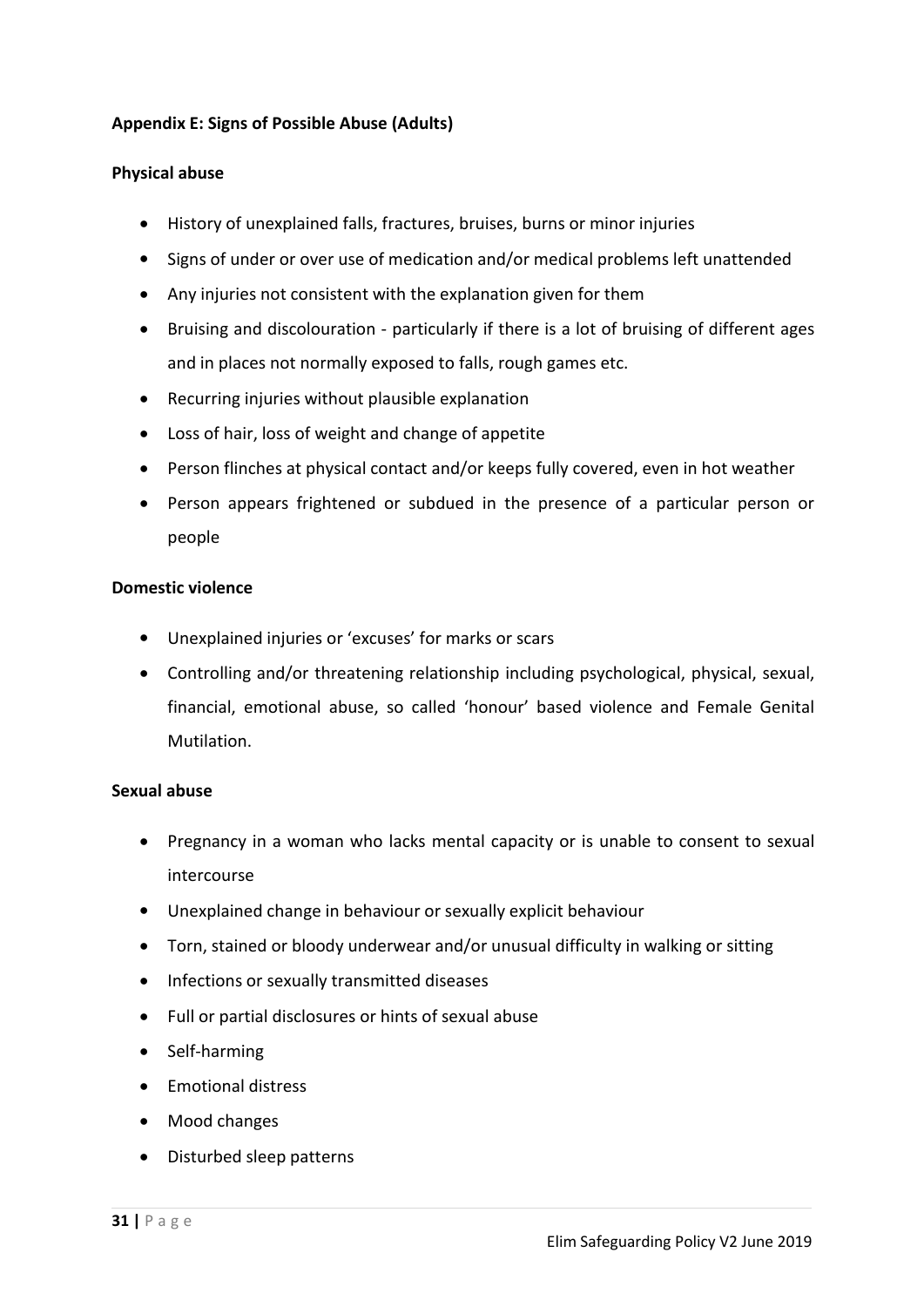# **Psychological abuse**

- Alteration in psychological state e.g. withdrawn, agitated, anxious or tearful
- Intimidated or subdued in the presence of a carer
- Fearful, flinching or frightened of making choices or expressing wishes
- Unexplained paranoia
- Changes in mood, attitude and behaviour, excessive fear or anxiety
- Changes in sleep pattern or persistent tiredness
- Loss of appetite
- Helplessness or passivity
- Confusion or disorientation
- Implausible stories and attention seeking behaviour
- Low self-esteem

#### **Financial or material abuse**

- Disparity between assets and living conditions
- Unexplained withdrawals from accounts or disappearance of financial documents or loss of money
- Sudden inability to pay bills or getting into debt
- Carers or professionals fail to account for expenses incurred on a person's behalf
- Recent changes of deeds or title to property
- Missing personal belongings
- Inappropriate granting and/or use of Power of Attorney

#### **Modern slavery**

- Physical appearance; unkempt, inappropriate clothing, malnourished
- Movement monitored, rarely alone, travel early or late at night to facilitate working hours
- Few personal possessions or identity documents
- Fear of seeking help or trusting people

#### **Discriminatory abuse**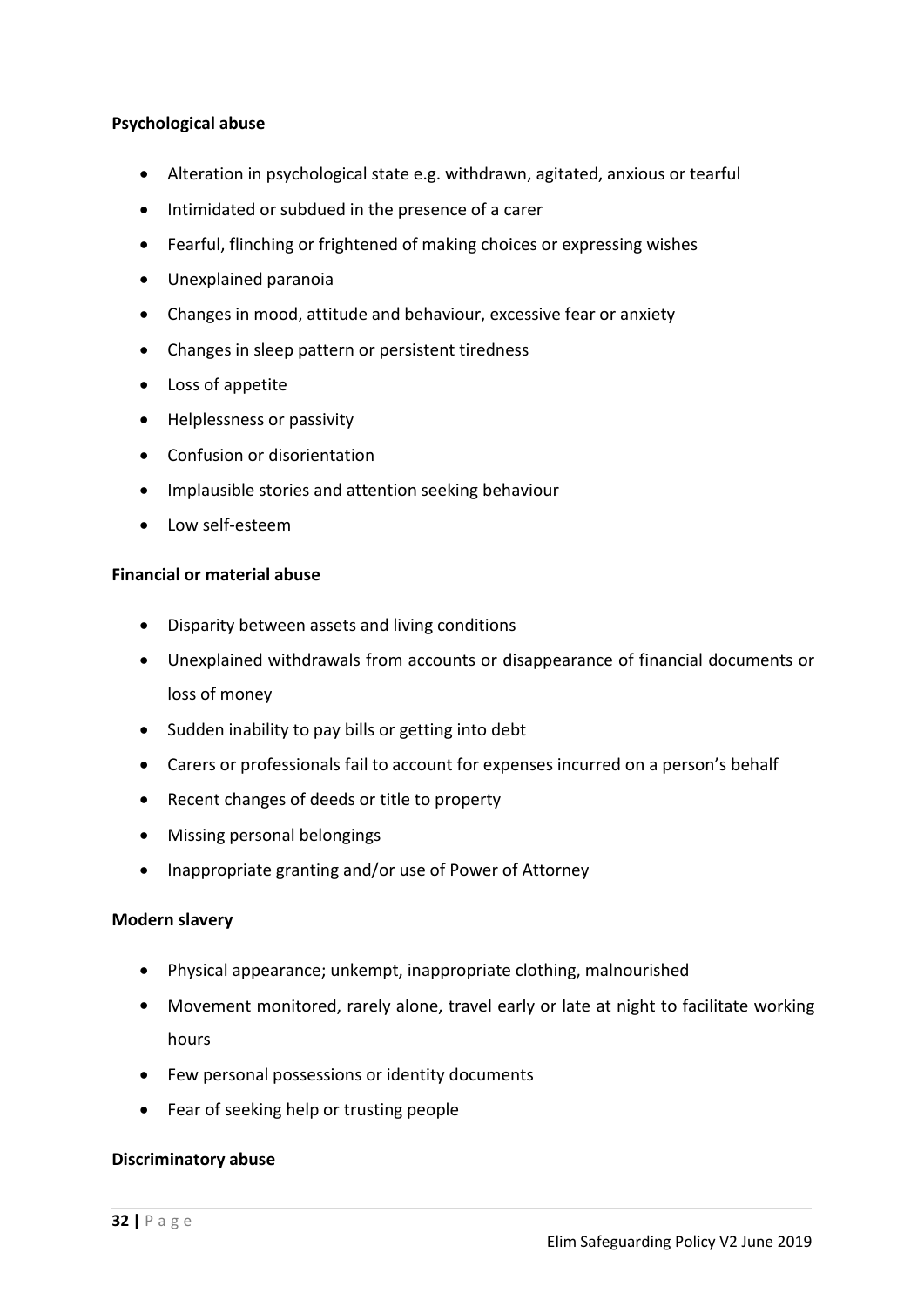- Inappropriate remarks, comments or lack of respect
- Poor quality or avoidance of care
- Low self-esteem
- Withdrawn
- Anger
- Person puts themselves down in terms of their gender or sexuality
- Abuse may be observed in conversations or reports by the person of how they perceive themselves

# **Institutional Abuse**

- Low self-esteem
- Withdrawn
- Anger
- Person puts themselves down in terms of their gender or sexuality
- Abuse may be observed in conversations or reports by the person of how they perceive themselves
- No confidence in complaints procedures for staff or service users
- Neglectful or poor professional practice

# **Neglect and acts of omission**

- Deteriorating despite apparent care
- Poor home conditions, clothing or care and support
- Lack of medication or medical intervention

# **Self-neglect**

- Hoarding inside or outside a property
- Neglecting personal hygiene or medical needs
- Person looking unkempt or dirty and has poor personal hygiene
- Person is malnourished, has sudden or continuous weight loss, is dehydrated, is constantly hungry, stealing or gorging on food
- Person is dressed inappropriately for the weather conditions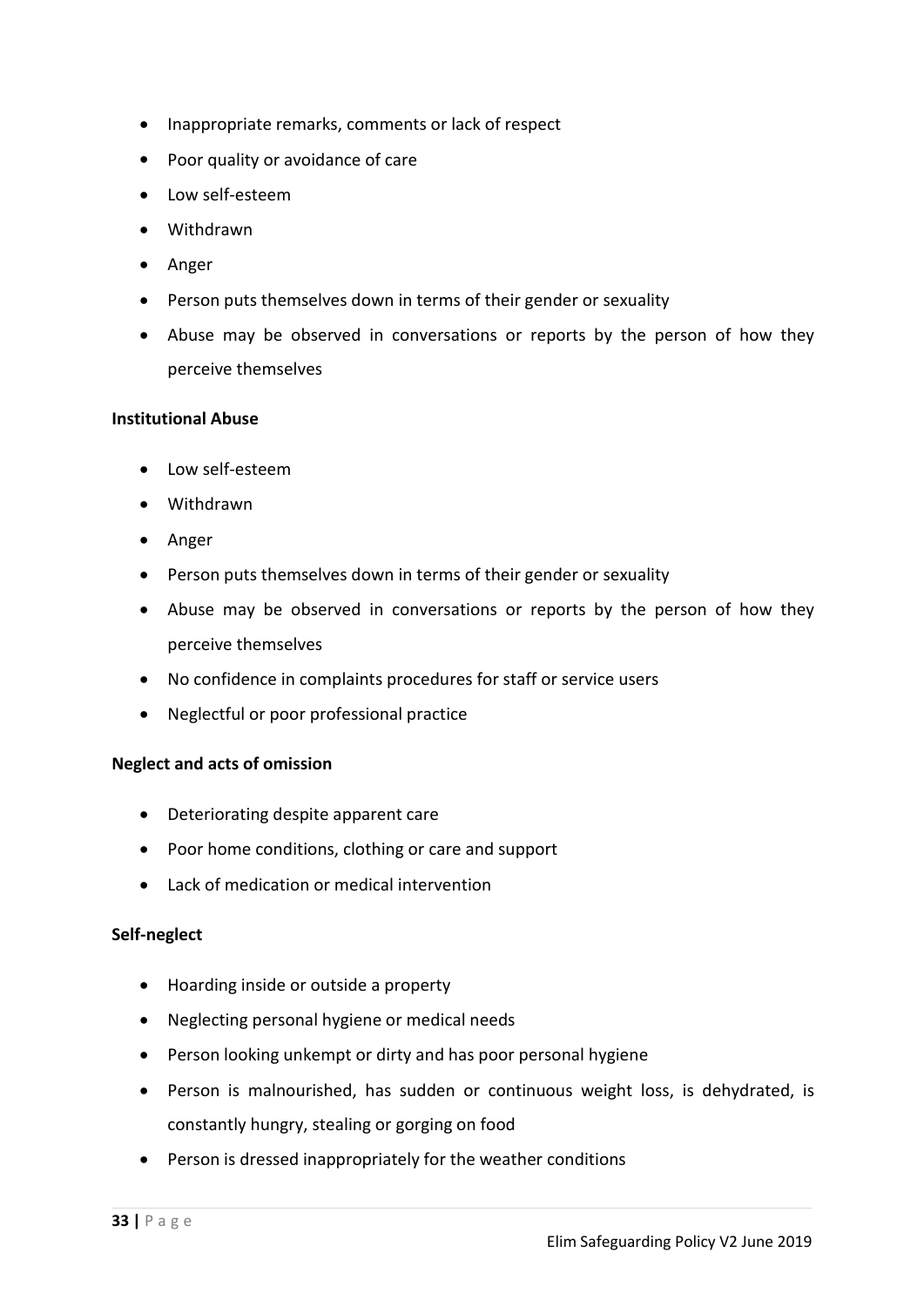- Dirt, urine or faecal smells in a person's environment
- Home environment does not meet basic needs (for example, no heating or lighting)
- Depression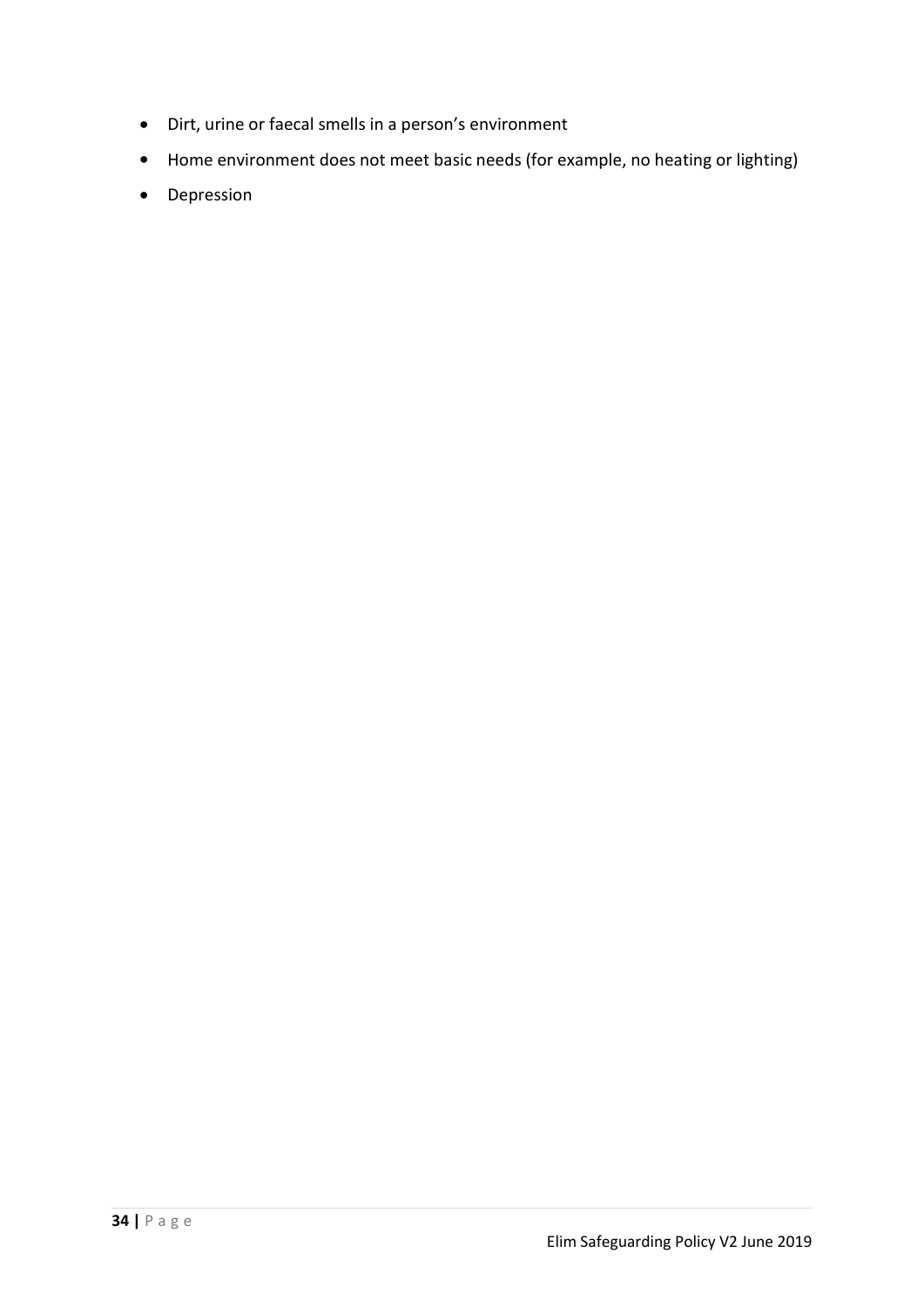#### **Appendix F: Responding to Safeguarding Concerns (Children)**